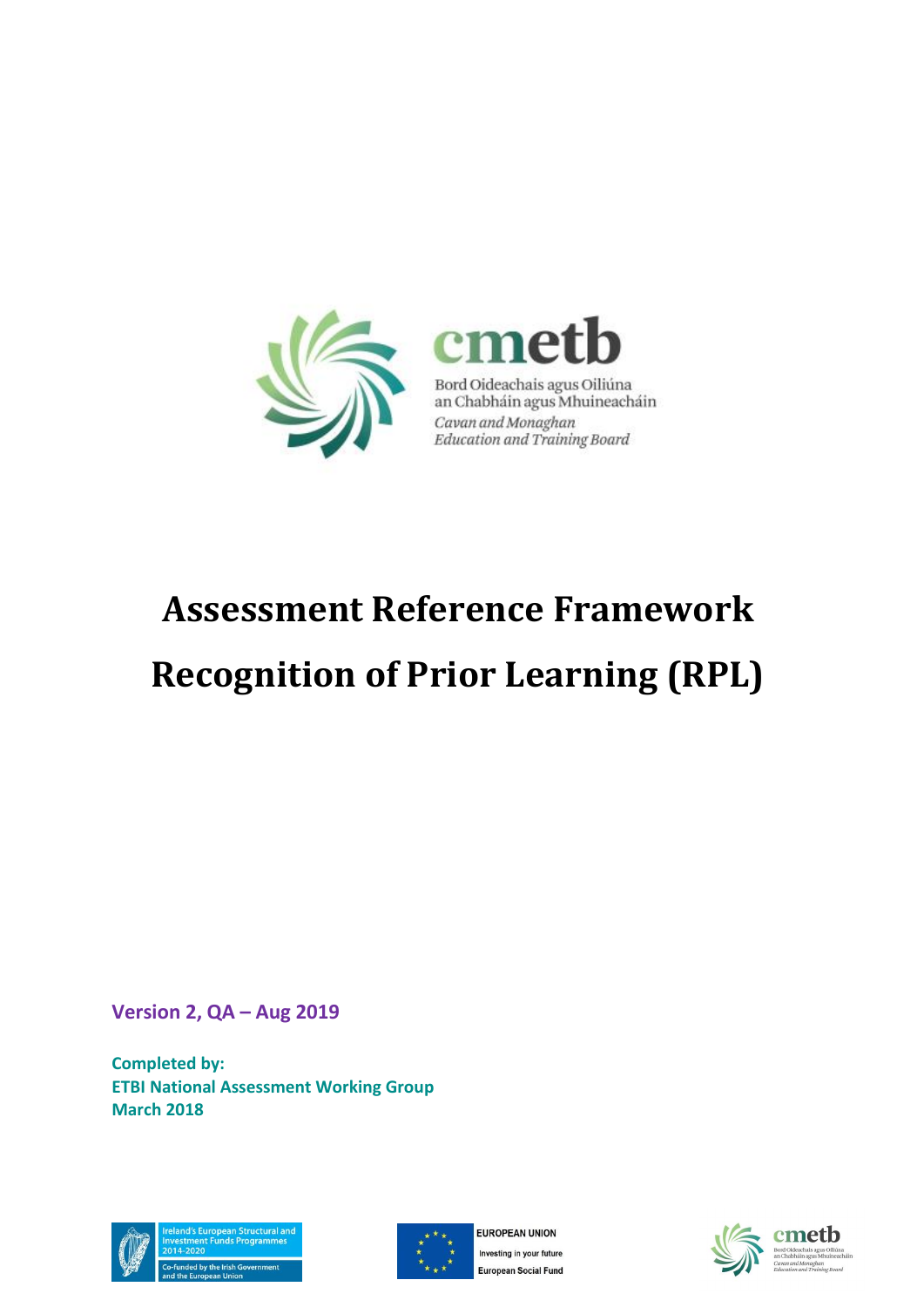### **Contents**

| 1.   | Principles of Assessment in relation to Recognition of Prior Learning (RPL)3            |  |
|------|-----------------------------------------------------------------------------------------|--|
| 2.   |                                                                                         |  |
| 3.   |                                                                                         |  |
| 3.1. |                                                                                         |  |
| 3.2. |                                                                                         |  |
| 3.3. |                                                                                         |  |
| 3.4. |                                                                                         |  |
| 3.5. |                                                                                         |  |
| 4.   |                                                                                         |  |
| 4.1. |                                                                                         |  |
| 4.2. |                                                                                         |  |
| 4.3. |                                                                                         |  |
| 4.4. |                                                                                         |  |
| 4.5. |                                                                                         |  |
| 4.6  |                                                                                         |  |
|      |                                                                                         |  |
| 5.   |                                                                                         |  |
| 6.   |                                                                                         |  |
| 6.1. |                                                                                         |  |
| 6.2. |                                                                                         |  |
| a)   |                                                                                         |  |
| b)   | Recognition other awarding bodies (HEIs, City and Guilds, etc.) towards a QQI award  12 |  |
| c)   | Recognition of QQI certification towards award of other awarding bodies 13              |  |
| 6.3. |                                                                                         |  |
| 7.   |                                                                                         |  |
| 7.1. |                                                                                         |  |
| 7.2. |                                                                                         |  |
| 8.   |                                                                                         |  |
|      |                                                                                         |  |
|      |                                                                                         |  |
|      |                                                                                         |  |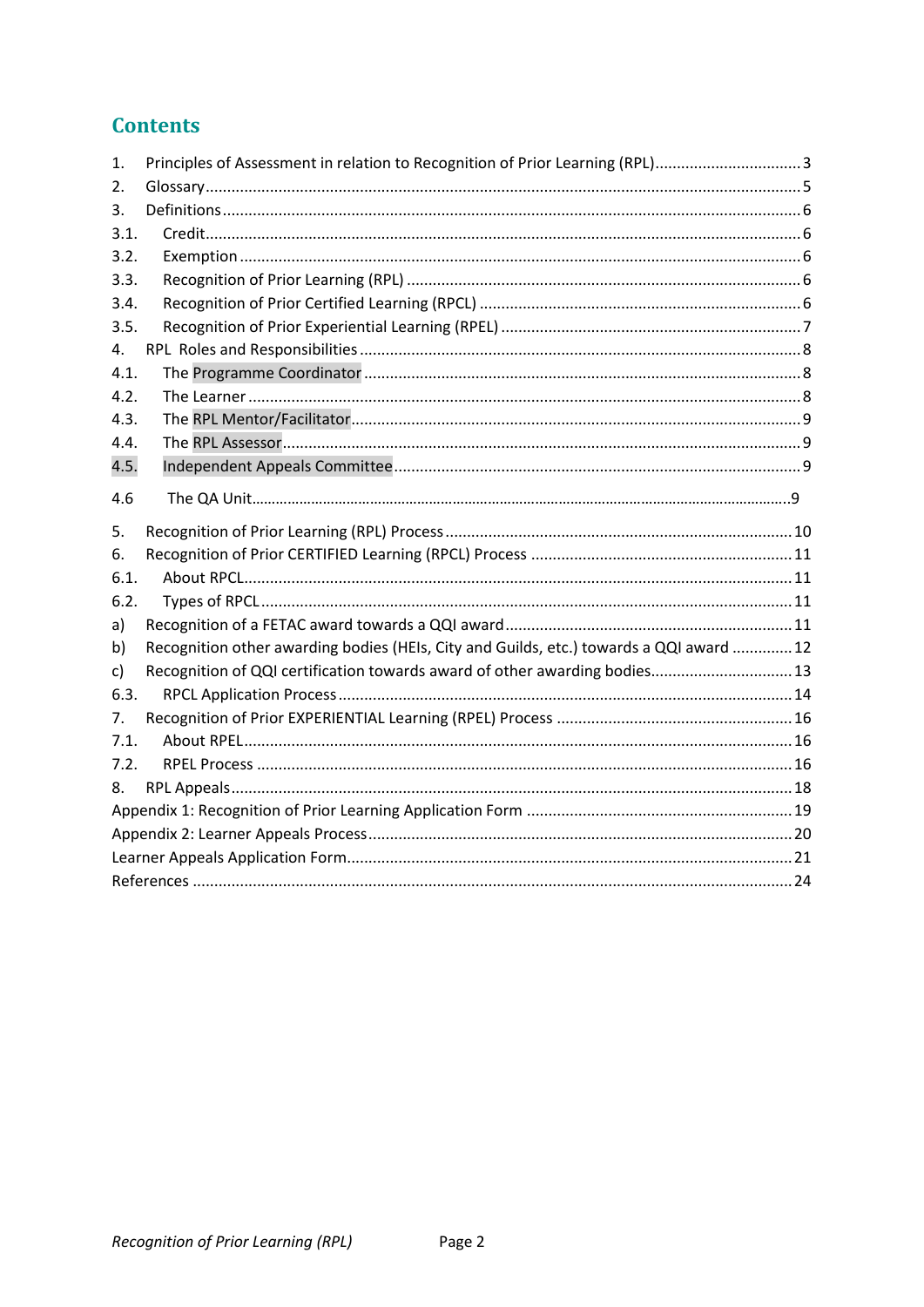# <span id="page-2-0"></span>**1. Principles of Assessment in relation to Recognition of Prior Learning (RPL)**

Quality assured assessment ensures that in criterion referenced assessment "learners are assessed, and the assessment judgment is made based on whether the learner has reached the required national standards of knowledge, skill and competence for the award" (QQI, 2013 p.5). Central to quality assured assessment is the assumption that learners are assessed in a fair and consistent manner in line with the award standard. Quality assured assessment ensures adherence to the principles of assessment.

The following sets forth the principles of assessment which apply to this document: these principles are based on the QQI (2013) principles for assessment.

1. Validity

Validity is a fundamental assessment principle ensuring that an assessment measures what it is designed to measure: the relevant standard of knowledge, skill or competence required for an award should be assessed.

Validity in assessment occurs when:

- Assessment is fit for purpose (i.e. a practical assessment assesses a practical skill)
- Learners can produce evidence which can be measured against the award standard
- Assessors can make accurate assessment decisions
- Assessment is accessible to all candidates who are potentially able to achieve it

#### 2. Reliability

Reliability in assessment ensures that assessment measurement is accurate: the knowledge, skills and competence which the assessment measures should produce reliable and accurate results. Reliability in assessment ensures that results are consistent under similar conditions. Reliability in assessment occurs when:

- The assessment is based on valid assessment techniques
- Assessment conditions are consistent
- Learner evidence is reliable
- Results are consistent across various assessors, contexts, conditions and learners over time.

#### 3. Fair

Fairness in assessment supports the validity and reliability principles and provides equal opportunity to all learners. Fairness in assessment ensures: learners have access to appropriate resources/equipment in assessment; assessment design and implementation are fair to all learners; and policies and procedures exist to ensure fair assessment of learners.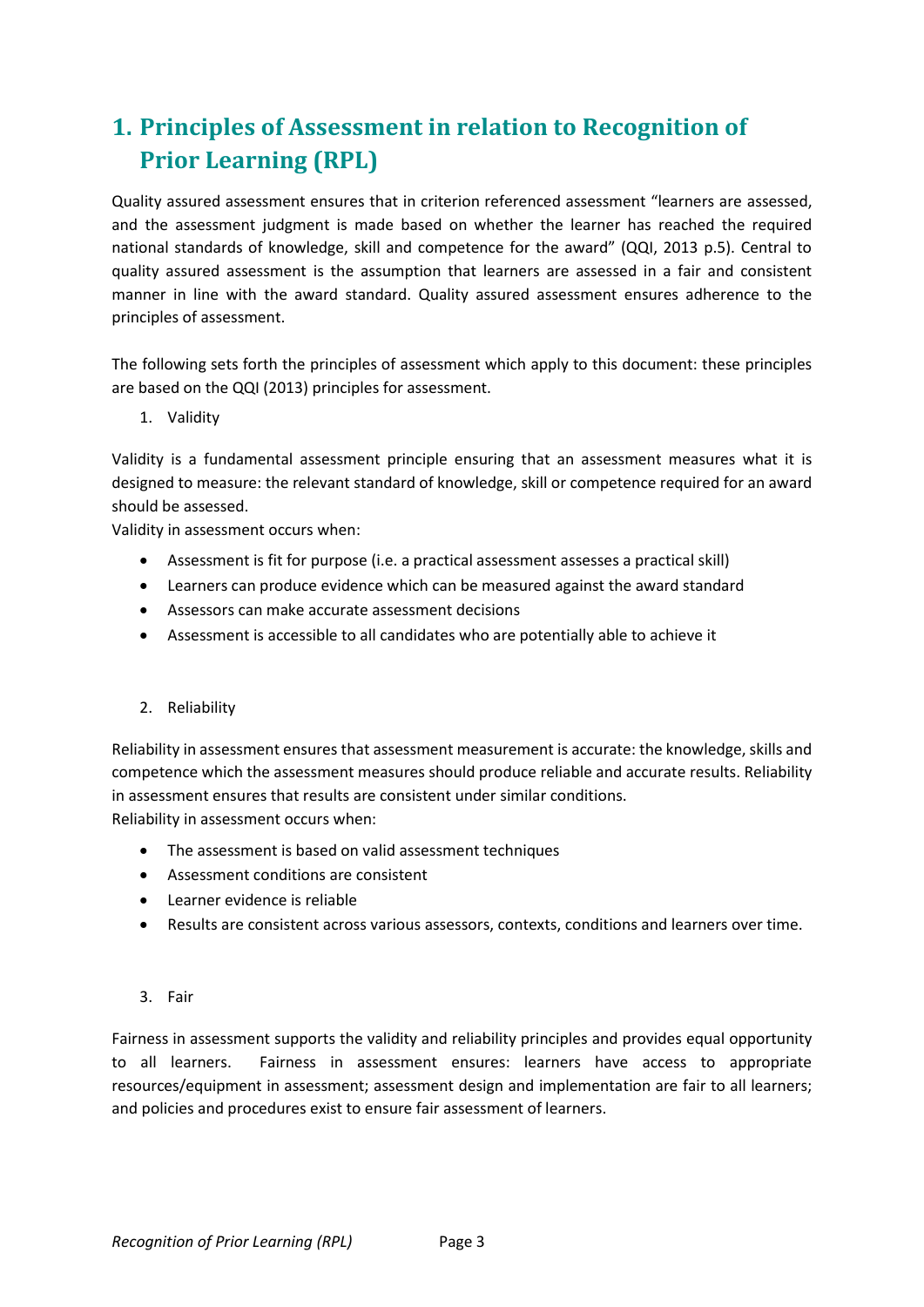#### 4. Quality

Quality in assessment ensures that all assessment processes are quality assured.

#### 5. Transparency

Transparency in assessment ensures that assessment policy and procedures provide clarity to all relevant stakeholders.

Based on QQI Principles for Assessment (QQI, 2013)

The Qualifications and Quality Assurance (Education and Training) Act 2012 sets out the statutory basis for QQI's (Quality and Qualifications Ireland) engagement with RPL. QQI have responsibility for policy of access, transfer and progression of learners (QQI 2017). CMETB is responsible for having a consistent approach to RPL and implementation must be in accordance with CMETB's policy on Access, Transfer and Progression. CMETB's Quality Assurance System overarches these principles and ensures learner achievement is assessed in a fair and consistent manner in line with the award standard.

CMETB is committed to utilising RPL as an instrument for: (i) determining standard access equivalences; (ii) for the award of credit; (iii) exemptions to learners with qualifications or prior experience in the area.

The complexity of RPL practices in the Further Education and Training (FET) sector is acknowledged (QQI, 2017). This document should be viewed as a guiding document for RPL in order to aid CMETB in developing their own RPL procedures.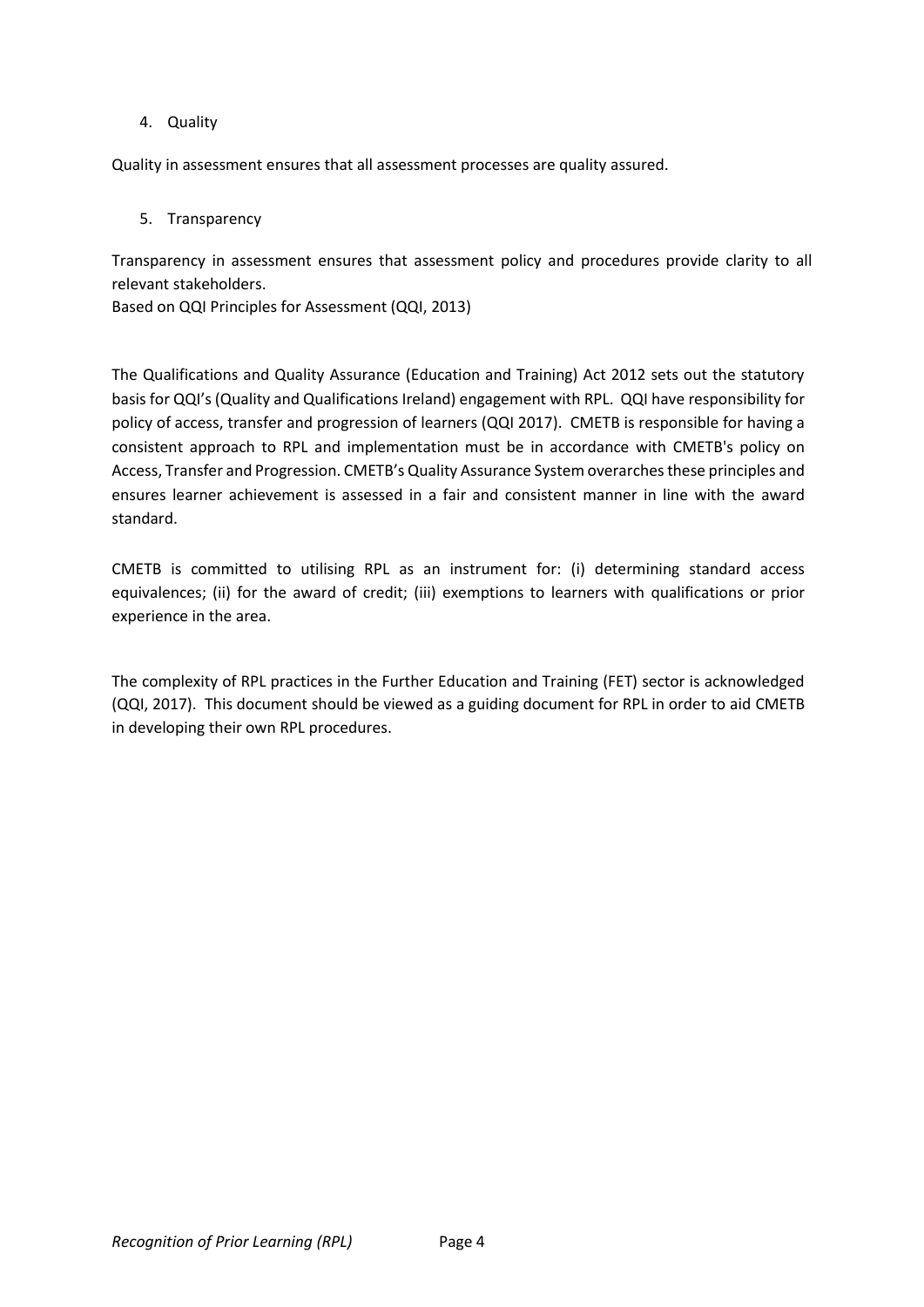# <span id="page-4-0"></span>**2. Glossary**

| CAS            | Common Awards System                                       |
|----------------|------------------------------------------------------------|
| EQF            | <b>European Qualifications Framework</b>                   |
| FET            | <b>Further Education and Training</b>                      |
| <b>NFQ</b>     | <b>National Framework of Qualifications</b>                |
| RPCL           | Recognition of Prior Certified Learning                    |
| <b>RPEL</b>    | Recognition of Prior Experiential Learning                 |
| RPL            | Recognition of Prior Learning                              |
| <b>CEDEFOP</b> | European Centre for the Development of Vocational Training |
| <b>FETAC</b>   | <b>Further Education and Training Awards Council</b>       |
| <b>NARIC</b>   | National Academic Recognition Awards Centre                |
| QBS            | <b>QQI Business System</b>                                 |
| QQI            | <b>Quality and Qualifications Ireland</b>                  |
| HEI            | <b>Higher Education Institution</b>                        |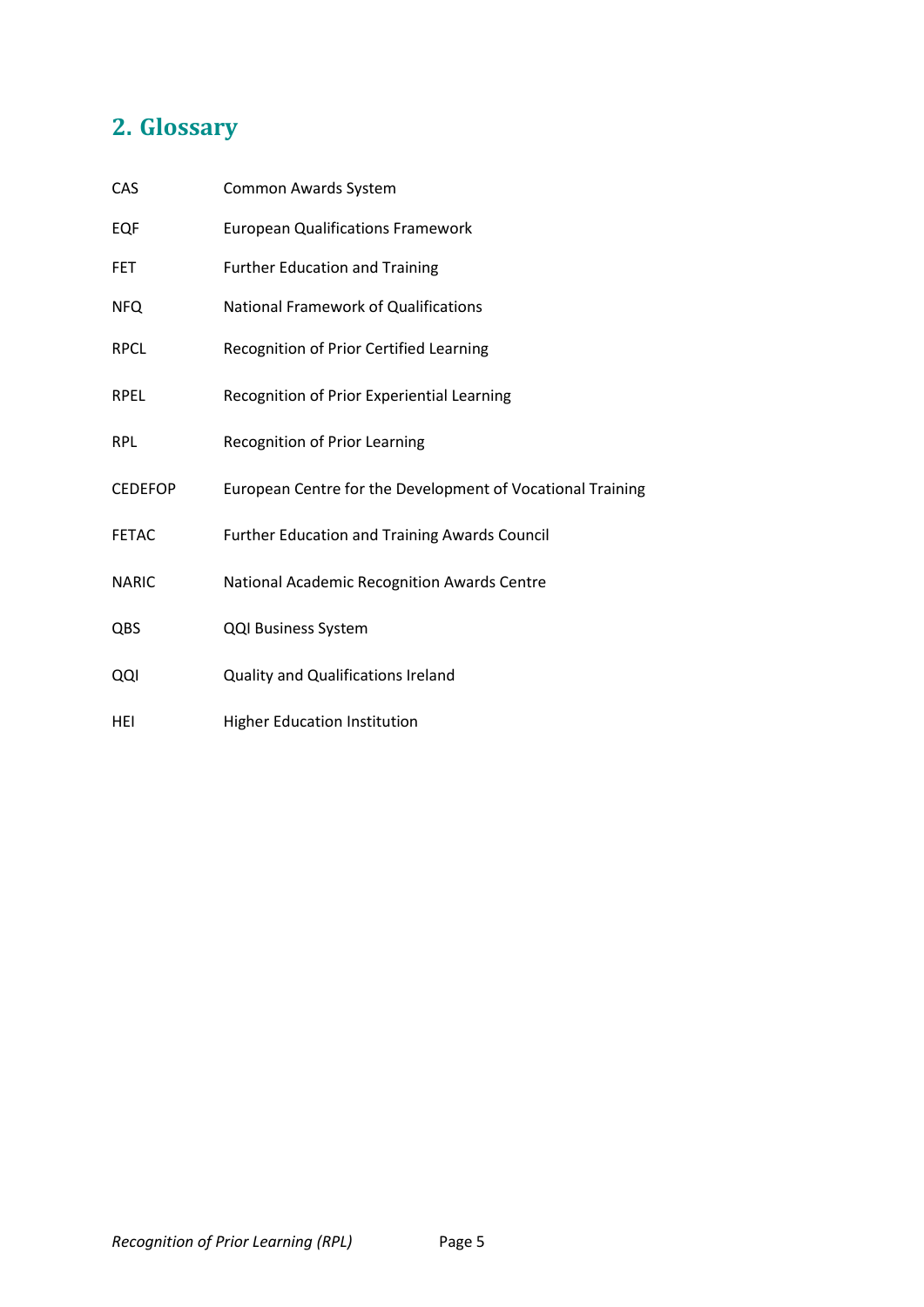### <span id="page-5-0"></span>**3. Definitions**

#### <span id="page-5-1"></span>**3.1. Credit**

Credit, in terms of recognition of prior experiential learning (RPEL) (i.e. learning which has not previously been academically accredited) may be granted where there is evidence that the required learning outcomes have been achieved. Where such evidence exists, learners may be entitled to advanced entry to a programme and/or awarded marks/grades for the learning.

### <span id="page-5-2"></span>**3.2. Exemption**

Exemptions exist where learners have been awarded accredited certification for learning by an awarding body such as Quality and Qualifications Ireland (QQI) or other recognised universities, colleges/institutes and awarding bodies. In such cases, the accredited certification has already been graded and when used as RPL is grade neutral. Exemptions may allow learners advanced entry to a programme and/or may be used for the achievement of the overall award.

### <span id="page-5-3"></span>**3.3. Recognition of Prior Learning (RPL)**

Recent Irish research suggests that a commonly agreed definition of RPL does not currently exist (QQI, 2017). Hence, for the purpose of this document, the following definition has been used. Recognition of Prior Learning (RPL) can "be used by the learner to gain entry to a programme; gain exemptions within a programme; gain credit towards an award: a learner may gain a credit towards an award using previous certification and/or attain an Award: a learner may be awarded a Major or Minor Award on the basis of previously acquired learning for which they do not have a formal certificate" (CEDEFOP, 2016).

RPL involves awarding the learner recognition in the form of initial or advanced admission to a programme, credits within a programme, exemption(s) from element(s) of a programme, or a full award. RPL cannot be claimed for based on the completion of an element of a module.

CMETB, shall ensure that all learners are made aware of the potential benefits of RPL. Appropriate supports relating to portfolio preparation shall be made available within CMETB to interested learners.

RPL can be subdivided into Recognition of Prior Certified Learning (RPCL) and Recognition of Prior Experiential Learning (RPEL)

### <span id="page-5-4"></span>**3.4. Recognition of Prior Certified Learning (RPCL)**

**Recognition of Prior Certified Learning** is learning that has already been accredited by an awarding body such as Quality and Qualifications Ireland (QQI) or other recognised universities, colleges/institutes and awarding bodies. Prior certified learning can also include qualifications awarded by bodies abroad, such as the City & Guilds of London Institute.

Prior certified learning may entitle the learner to exemptions on a programme, not credits. As this certified learning has already been awarded credit, the learner does not receive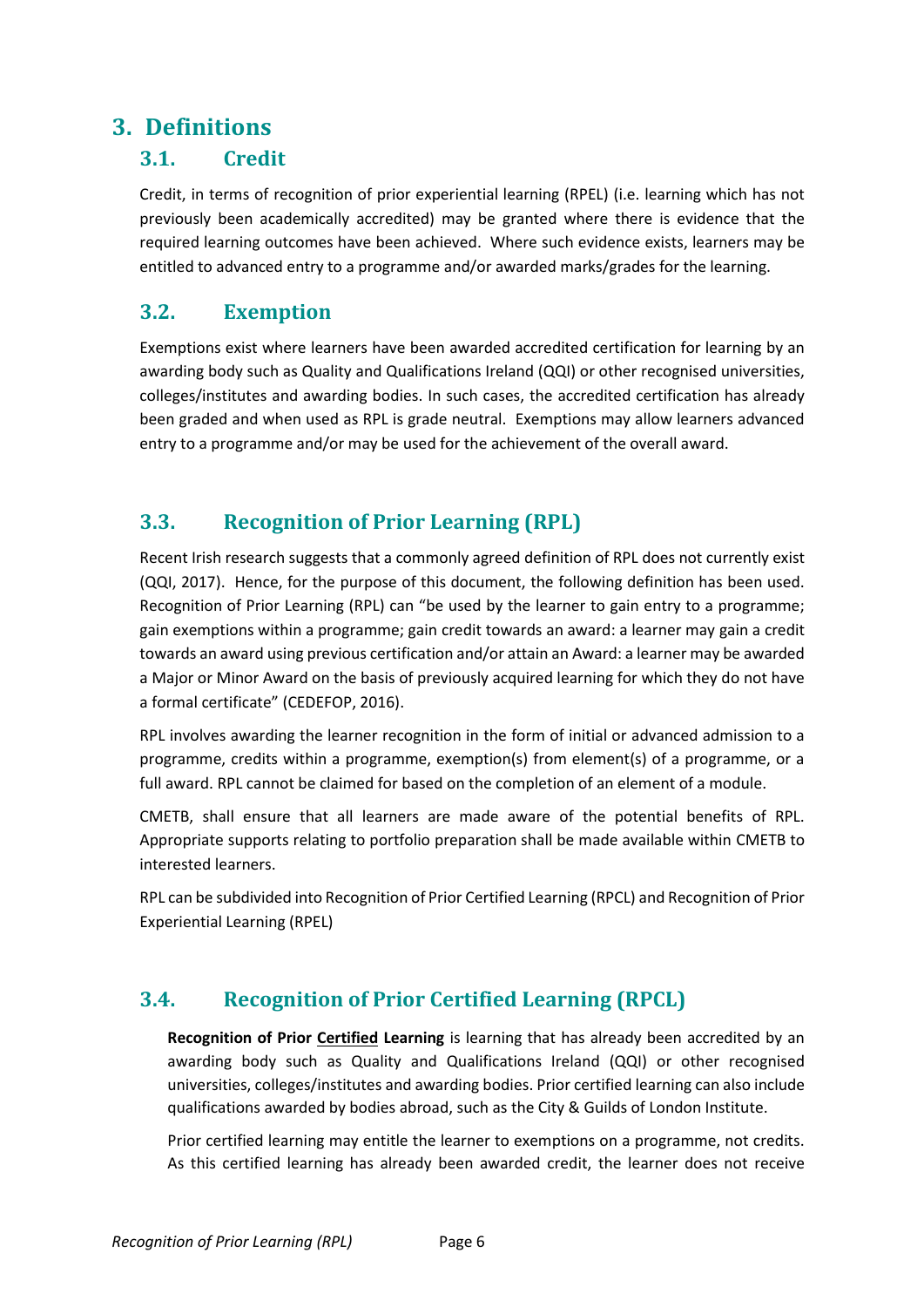credits for it again, but recognition in the form of exemptions. RPCL may be recognised for exemptions on a programme. Exemptions are grade neutral and do not contribute to the overall calculation of the grade of the major award.

### <span id="page-6-0"></span>**3.5. Recognition of Prior Experiential Learning (RPEL)**

**Recognition of Prior Experiential Learning (Non-Certified Learning)** is formal, informal and non-formal learning acquired through life or work experience; learning achieved from nonaccredited bodies; or certifying bodies outside of the EQF.

| <b>Formal Learning</b> | Learning that occurs in an organised and structured environment (in<br>an education or training institution or on the job) and is explicitly<br>designated as learning (in terms of objectives, time or resources).<br>Formal learning is intentional from the learner's point of view. It<br>typically leads to validation and certification. |
|------------------------|------------------------------------------------------------------------------------------------------------------------------------------------------------------------------------------------------------------------------------------------------------------------------------------------------------------------------------------------|
| Informal Learning      | Learning resulting from daily activities related to work, family or<br>leisure. It is not organised or structured in terms of objectives, time<br>or learning support. Informal learning is in most cases unintentional<br>from the learner's perspective.                                                                                     |
| Non-formal<br>Learning | Learning which is embedded in planned activities not explicitly<br>designated as learning (in terms of learning objectives, learning time<br>or learning support). Non-formal learning is intentional from the<br>learner's point of view.                                                                                                     |

CEDEFOP (2011) provides the following definitions: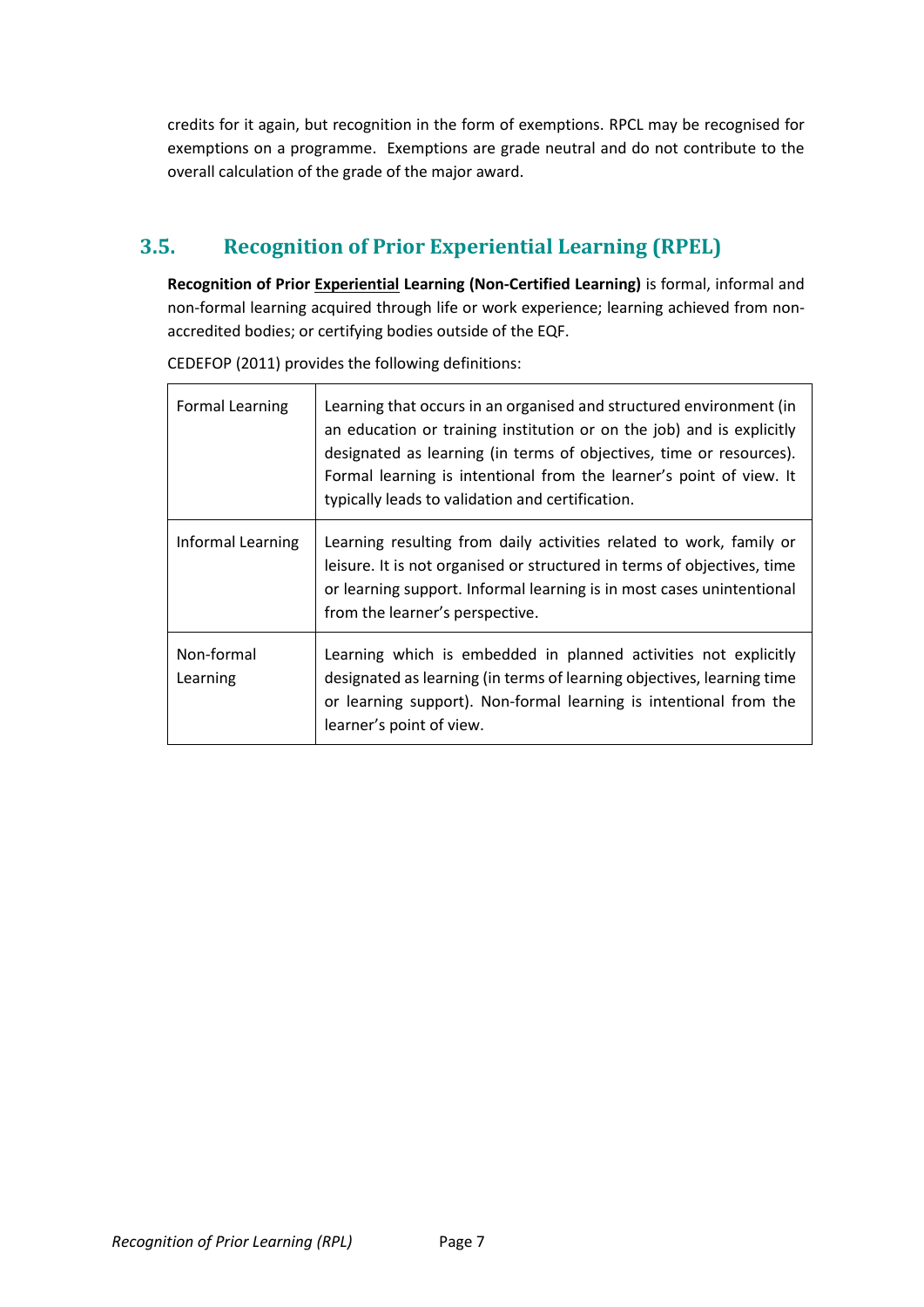### <span id="page-7-0"></span>**4. RPL Roles and Responsibilities**

#### <span id="page-7-1"></span>**4.1. The Programme Coordinator**

The Programme Coordinator must ensure that all staff and learners are made aware of:

- the existence of an RPL policy and RPL requirements
- the potential benefits of RPL
- the appropriate support relating to portfolio preparation (RPEL only)
- the appropriate support relating to mapping of outcomes to assessment standards (RPCL only)

The Programme Coordinator must inform the learner of the outcome of the RPL decision.

The Programme Coordinator must also submit any appeals application to the Independent Appeals Committee and inform the learner of the outcome of the appeals application.

#### <span id="page-7-2"></span>**4.2. The Learner**

#### **Recognition of Prior Certified Learning (RPCL)**

It is the learner's responsibility to apply for the RPCL. Learners must submit their application on the RPL Application Form (Appendix 1) to their Programme Coordinator within a reasonable timeframe before or within 10 days of the programme commencement.

Learners should also include original certificates, results, programme details and, where possible, learning outcomes of certified modules completed. Learners should be advised to participate in the module(s) until a decision has been made (and written confirmation received) on whether to grant the exemption or not (in line with the individual Centre policy).

Learners must partake in all modules associated with the programme until such a time that the RPCL is granted.

#### **Recognition of Prior Experiential Learning (RPEL)**

It is the learner's responsibility to apply for the RPEL. Learners must submit their claim on the RPL Application Form (Appendix 1) to their Programme Coordinator within a reasonable timeframe prior to programme commencement.

It is the learner's responsibility to gather and present the evidence required for assessment according to the instructions given by the RPL Mentor/Facilitator. Evidence may include, but are is not limited to: CV, references, certificates or testimonials, products or samples, job descriptions and/ or evaluations, evidence of attendance at training courses or workplace assessments. Evidence for assessment may be presented in a portfolio of evidence and mapped to the requirements of the award for which the exemption is being sought.

Learners must partake in all modules associated with the programme until such a time that the RPEL is granted.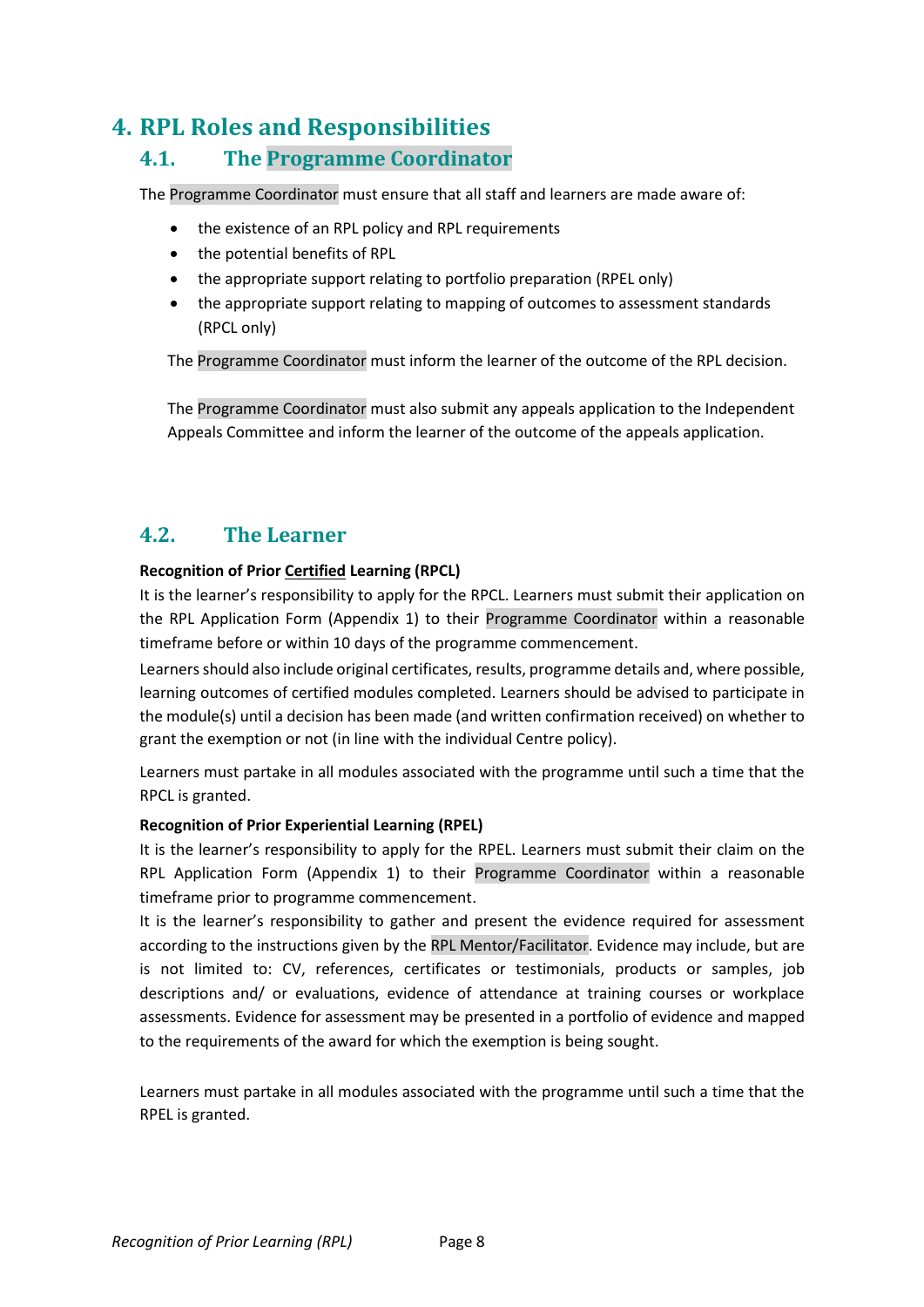### <span id="page-8-0"></span>**4.3. The RPL Mentor/Facilitator**

The RPL Mentor/Facilitator is responsible for guiding and supporting the learner through the RPL process and facilitating the learner to ensure the evidence is consistent with the award standard.

#### <span id="page-8-1"></span>**4.4. The RPL Assessor**

The RPL assessor will be a suitably qualified, experienced assessor and subject matter expert with ability to assess both Recognition of Prior Certified Learning (RPCL) and Recognition of Prior Experiential Learning (RPEL). The RPL assessor is appointed by CMETB.

The RPL assessor is responsible for assessing submitted assessment materials/portfolio in accordance with RPL process and the award standard.

#### <span id="page-8-2"></span>**4.5. Independent Appeals Committee**

An Independent Appeals Committee must:

- Examine the learner appeal on RPL application outcome
- Investigate whether relevant assessment procedures were followed
- Make a decision on the appeal

#### <span id="page-8-3"></span>**4.6. The QA Unit**

The QA Unit will work with the Programme Co-ordinator to appoint the RPL mentor/facilitator on receipt of application from the learner. The QA Unit is responsible for appointing the RPL Assessor. The QA Unit will in turn inform the Programme Co-ordinator of the outcome.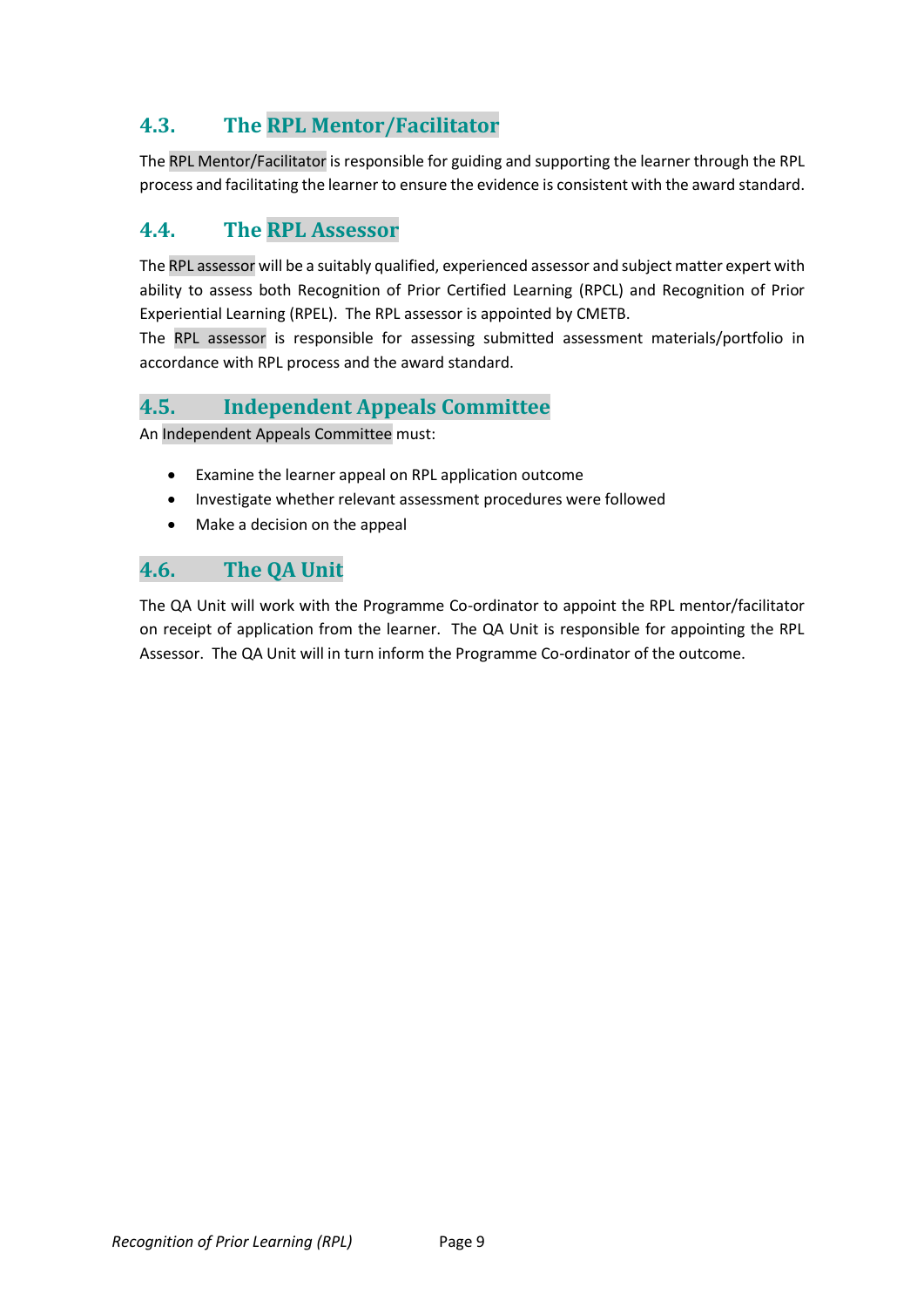## <span id="page-9-0"></span>**5. Recognition of Prior Learning (RPL) Process**

As outlined in Figure 1.1., the RPL Process can follow the:

• **Recognition of Prior CERTIFIED Learning (RPCL) process** (See Section 3.4 for definition and Section 6 for process)

and/or

• **Recognition of Prior EXPERIENTIAL Learning (RPEL) process** (See Section 3.5 for definition and Section 7 for process)



Figure 1.1 Recognition of Prior Learning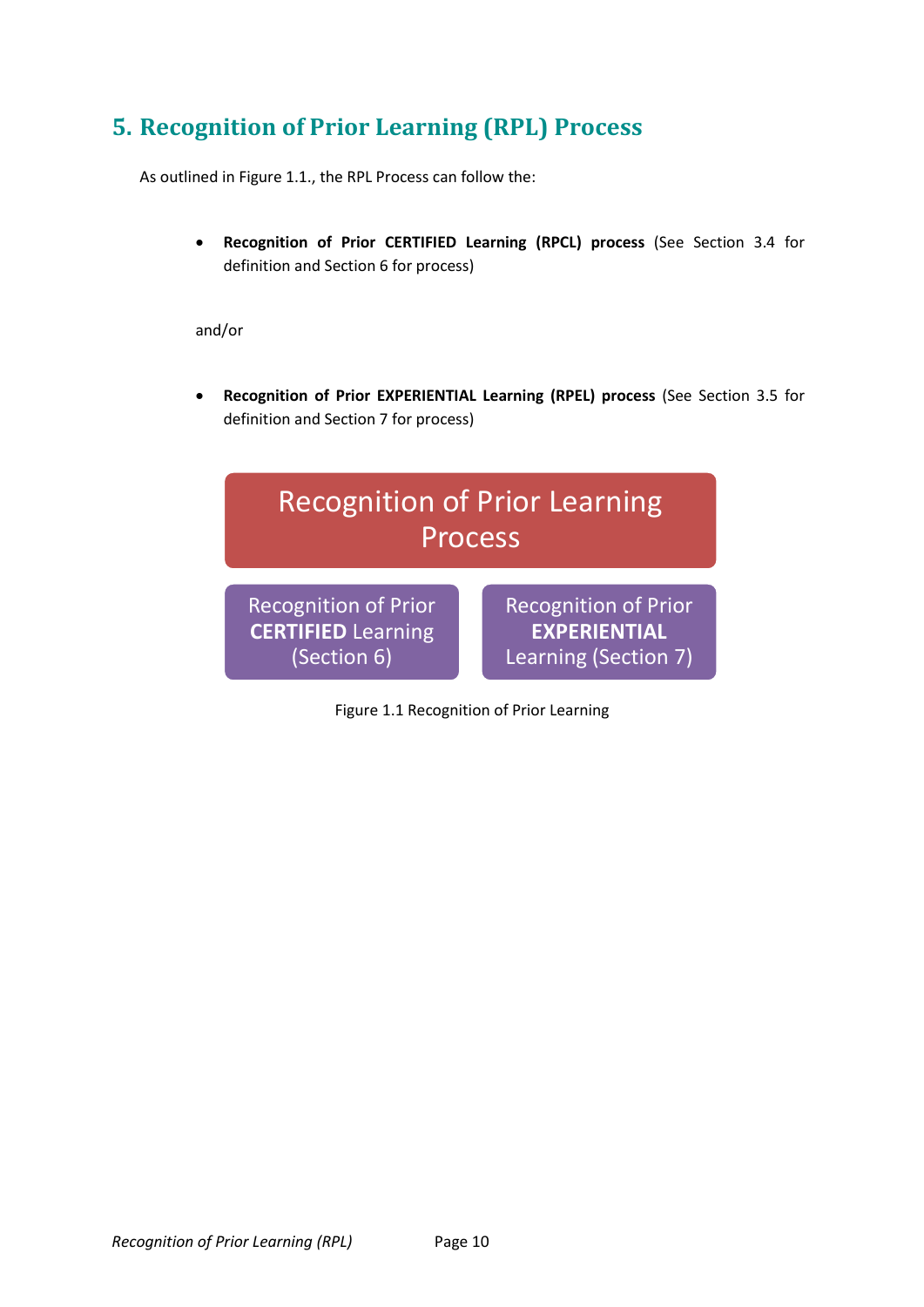# <span id="page-10-1"></span><span id="page-10-0"></span>**6. Recognition of Prior CERTIFIED Learning (RPCL) Process 6.1. About RPCL**

**RPCL** is learning that has already been accredited by an awarding body such as Quality and Qualifications Ireland (QQI) or other recognised universities, colleges/institutes and awarding bodies. Prior certified learning can also include qualifications awarded by bodies abroad, such as the City & Guilds of London Institute.

This prior learning can be recognised on the National Framework of Qualifications and may entitle the learner to:

- Admission to a programme or programme of study
- Advanced entry on the programme
- Exemptions from some parts of a programme

QQI (2015) provide details regarding exemptions for the Purpose of a Compound (Major/Special Purpose/Supplemental) Award.

## <span id="page-10-2"></span>**6.2. Types of RPCL**

There are 3 types of RPCL considered in this process (see Figure 1.2)





#### <span id="page-10-3"></span>**a) Recognition of a FETAC award towards a QQI award**

"Where a FETAC component is not mapped to a CAS (Common Award System) component, then direct exemption using that FETAC component is not possible" (QQI, 2015, p.1). In this instance, **RPCL will apply**.

Where a FETAC component is mapped to a CAS component, but is more than 5 years old, then an exemption is not possible, and **RPCL will apply**.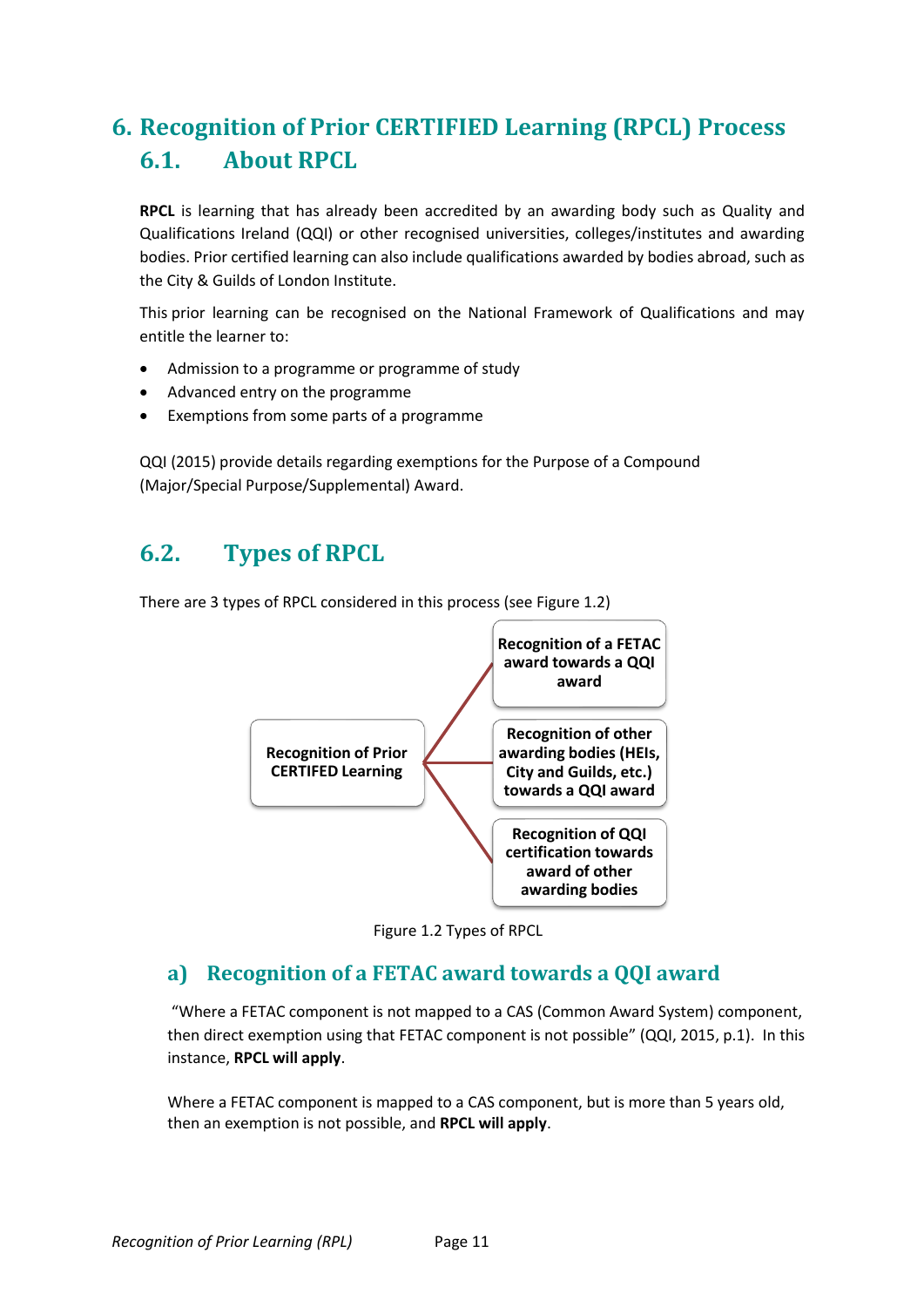Where a FETAC component is mapped to a CAS component and is less than 5 years old, then an exemption is possible, and **RPCL will not apply**.

Where a learner has achieved CAS award and has thus met the learning outcomes for that award as currently published on the QQI website, then the learner has achieved that award, regardless of the age of the certificate. In this instance, the 5-year rule does not apply: the learner's award will be recognised by the QBS, and it is not necessary to apply for either an exemption or RPCL.

If the learning for which recognition is sought for a QQI award, is certified outside of CAS, **RPCL will apply**.

| Comparison<br>οf         | It is recommended that the RPL assessor compares the learning      |  |  |
|--------------------------|--------------------------------------------------------------------|--|--|
| <b>Learning Outcomes</b> | outcomes of the prior certified learning to the learning outcomes  |  |  |
|                          | of the module(s)/programme in which the learner is seeking the     |  |  |
|                          | exemption(s): this must be completed in line with CMETB's RPL      |  |  |
|                          | policy while adhering to the award standard and principles of      |  |  |
|                          | assessment. Gaps in learning may be identified and supports put    |  |  |
|                          | in place to address these gaps.                                    |  |  |
| <b>Currency of RPCL</b>  | It is recommended that the RPCL must have been achieved in an      |  |  |
|                          | appropriate timeframe (timeframe dependent on discipline) and      |  |  |
|                          | in line with CMETB's RPL policy. For example, ICT of ten years ago |  |  |
|                          | is of limited benefit today on a current programme, while some     |  |  |
|                          | culinary training outcomes or communication skills may be more     |  |  |
|                          | timeless.                                                          |  |  |

The following must be considered as part of this process (see Table 1.1).

Table 1.1 Considerations for RPCL

### <span id="page-11-0"></span>**b) Recognition other awarding bodies (HEIs, City and Guilds, etc.) towards a QQI award**

QQI recognises the value of awards made by another awarding body where the awarding body is:

- nationally recognised in its own country
- operating a quality assured awarding process (QQI, 2018)

[QQI has identified a listing of awards](http://qsearch.qqi.ie/WebPart/Search?searchtype=exemptions) to which RPCL may be applied (QQI, 2018). Where an award is not on the published list, the learner is required to provide the relevant learning programme and original transcript of results, with their application, in order to apply for RPCL.

Learners seeking *Statements of Equivalence* for foreign qualifications may be referred to NARIC [\(http://qsearch.qqi.ie/WebPart/Search?searchtype=recognitions\)](http://qsearch.qqi.ie/WebPart/Search?searchtype=recognitions) to have their qualifications aligned with the appropriate Irish qualification. *Qualifications Recognition* is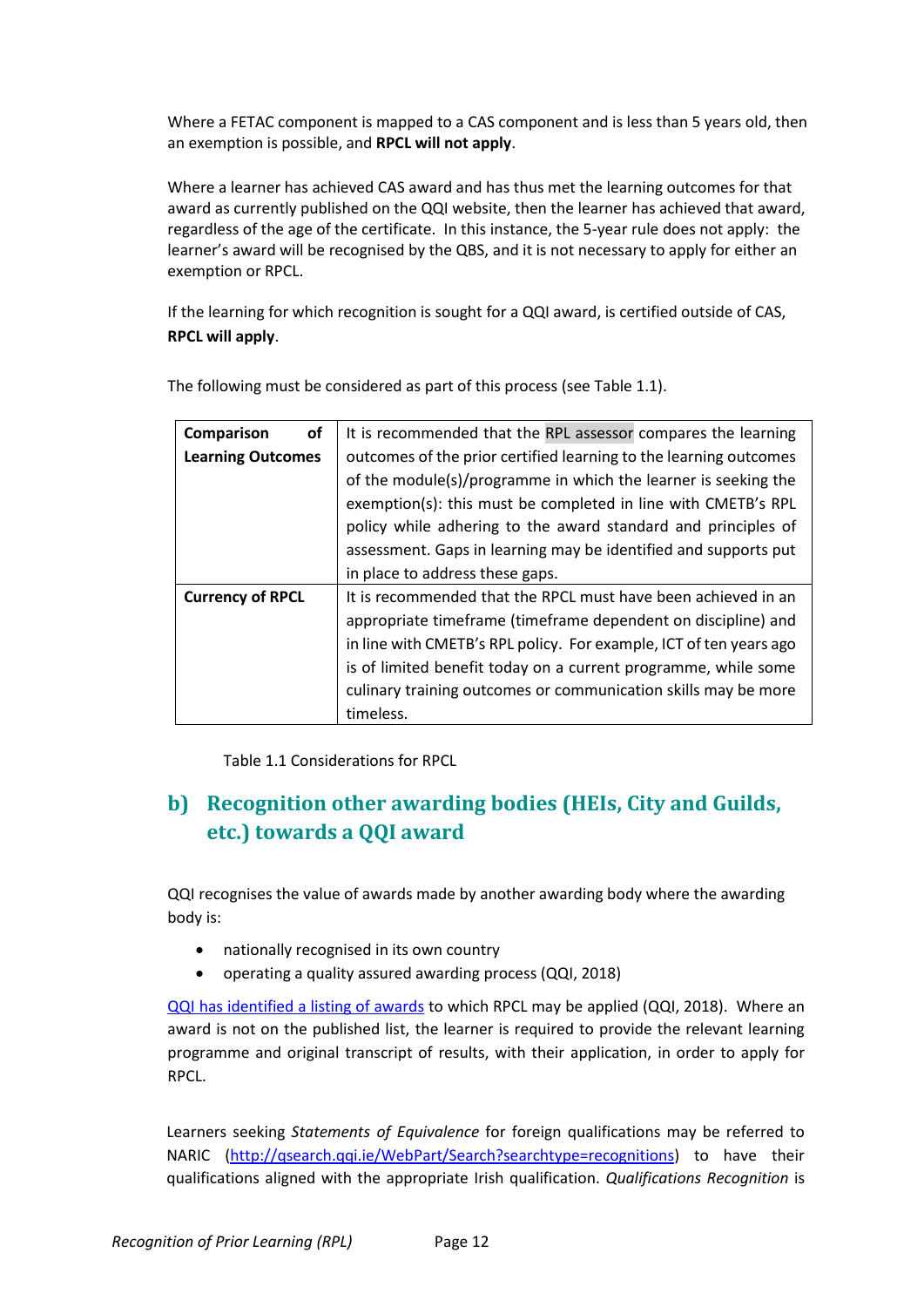the QQI body responsible for the recognition of foreign qualifications.

### <span id="page-12-0"></span>**c) Recognition of QQI certification towards award of other awarding bodies**

The recognition of QQI certification towards an award of any other awarding body is dealt with in line with the procedures of the specific awarding body.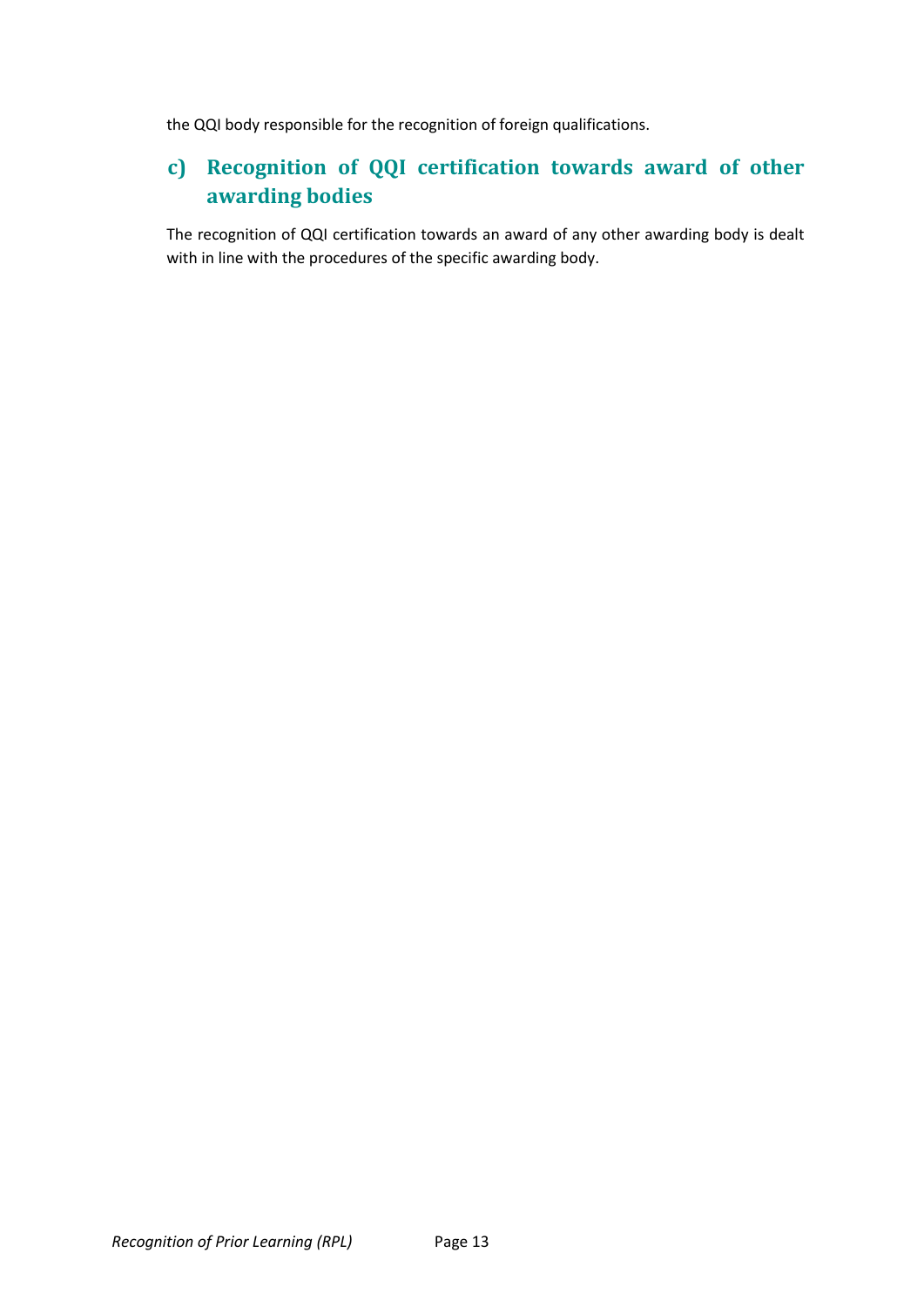### **6.3. RPCL Application Process**



<span id="page-13-0"></span>Figure 1.3 RPCL Application Process







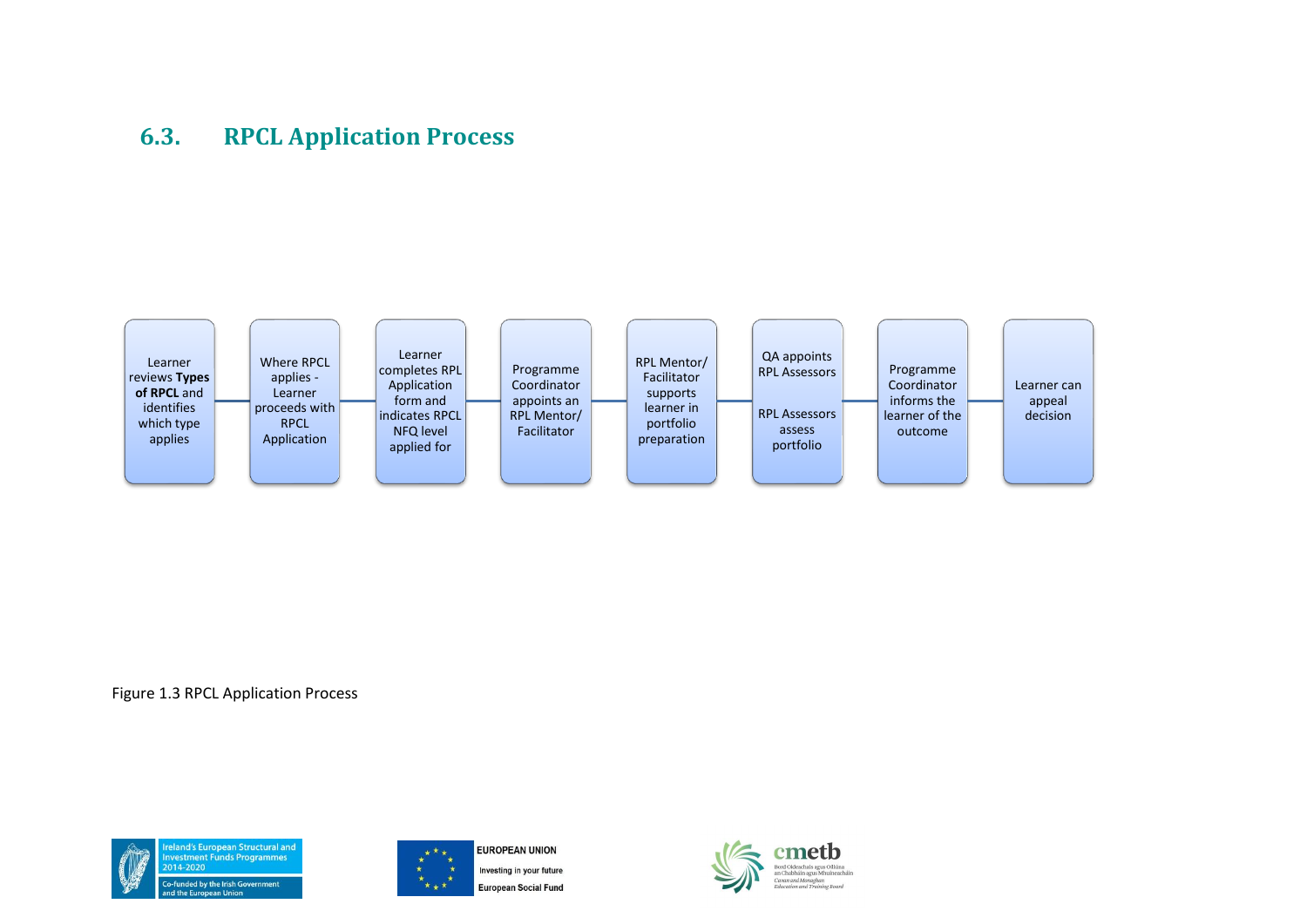In the case of exemption applications, the prior certified learning, which the learner is basing his/her exemption on, should be at the same (or higher) NFQ level than the level the learner is seeking the exemption in. The process of recognising prior learning should maintain the standards of the National Framework of Qualifications and its awards.

1. Learner reviews **Types of RPCL** and identifies which type applies (see Section 6.2)

#### **WHERE RPCL APPLIES - LEARNER PROCEEDS WITH RPCL APPLICATION**

- 2. Learner completes RPL Application form and indicates RPCL NFQ level applied for. The Programme Coordinator forwards the application without delay to the QA Unit.
- 3. The QA Unit appoints a subject matter expert to review Learning Outcomes (LO's) of modules for which RPCL applies. If sufficient evidence for RPCL is available, then steps 4-8 (below) apply. If insufficient evidence for RPCL has been submitted steps 7 & 8 (below) apply.
- 4. The Programme Coordinator appoints a RPL Mentor/Facilitator.
- 5. The RPL Mentor/Facilitator supports learner in portfolio preparation. See Table 1.1 for considerations in this process.
- 6. The QA Unit nominates RPL assessor(s) to assess the portfolio. The RPL assessor(s) shall consider the application and agree a decision regarding it within a reasonable timeframe in receipt of the application in line with CMETB's RPL Policy.
- 7. The Programme Coordinator informs the learner of the outcome. (The assessment evidence is presented at the next assessment period, if successful RPCL is noted).
- 8. The learner can appeal the decision (see section 8).





**EUROPEAN UNION** Investing in your future **European Social Fund** 



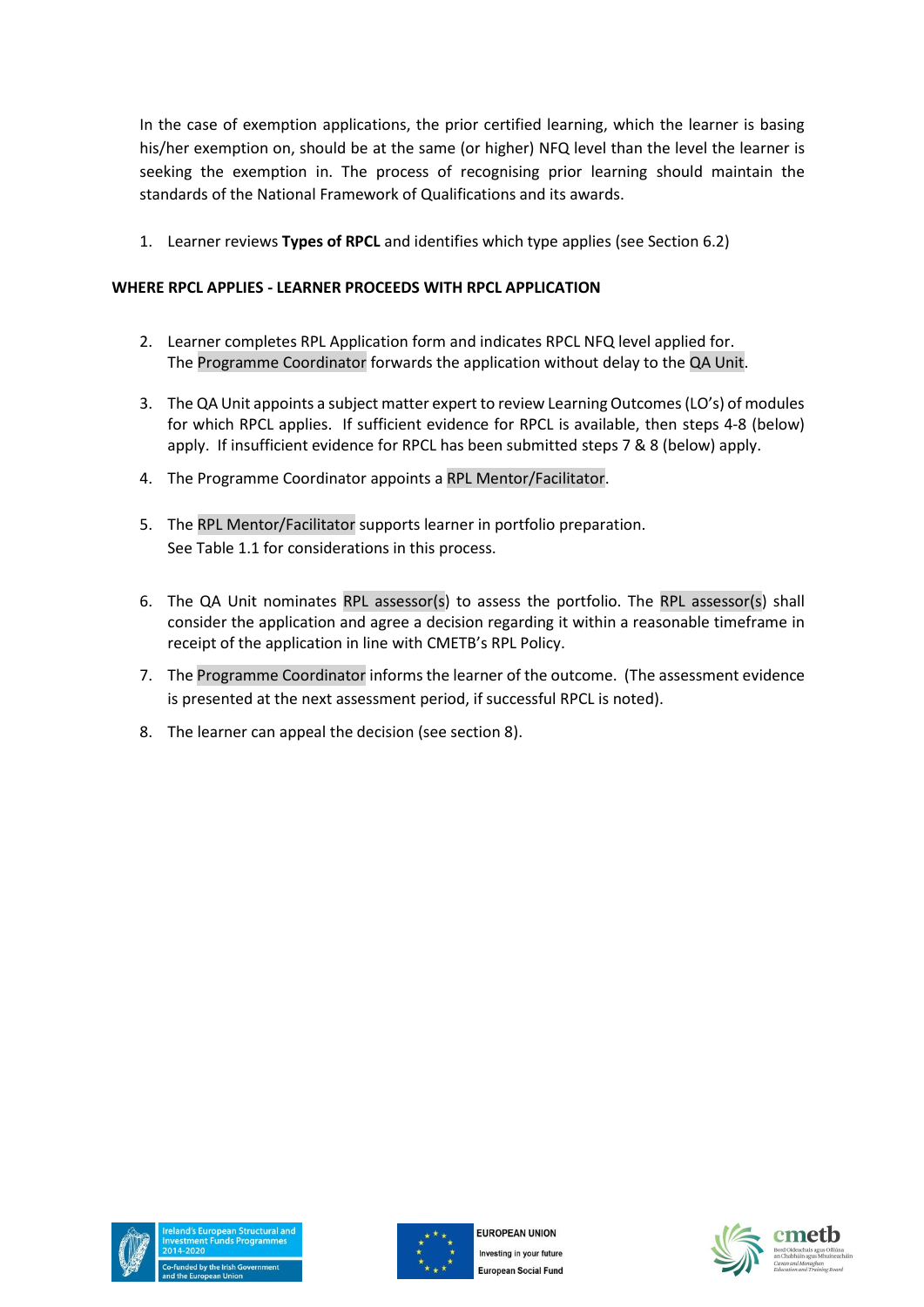# <span id="page-15-0"></span>**7. Recognition of Prior EXPERIENTIAL Learning (RPEL) Process**

### <span id="page-15-1"></span>**7.1. About RPEL**

**RPEL** is **non-formal and informal learning** acquired through experience or learning achieved from non-accredited bodies, e.g. learning acquired in the workplace.

### <span id="page-15-2"></span>**7.2. RPEL Process**



#### Figure 1.4 RPEL Process

- 1. The learner completes an RPL Application Form (see Appendix 1) and indicates the RPEL being applied for. This should be in line with the award being applied for/learning outcomes of the award
- 2. The Programme Co-ordinator assigns an RPL Mentor/Facilitator to support the learner through the RPEL process. This involves the awarding of credit for non-formal learning gained from experience. In this case, the learner must demonstrate that the required equivalent learning has been achieved by producing a Portfolio of Evidence to support the claim for access or credit (CMETB will have a support service (RPL Mentor/Facilitator) in place to help learners with the production of the portfolio). The portfolio of evidence must be presented in such a way that the matching of the knowledge, skills and competencies of the module learning outcomes to the prior learning is clearly demonstrated. Other assessment tools such as examination, assignment, interview or observation can also be used to assess prior experiential learning. The evidence the learner has to submit will be based on the learning outcomes of the module(s)/programme he/she seeks credits for. Evidence may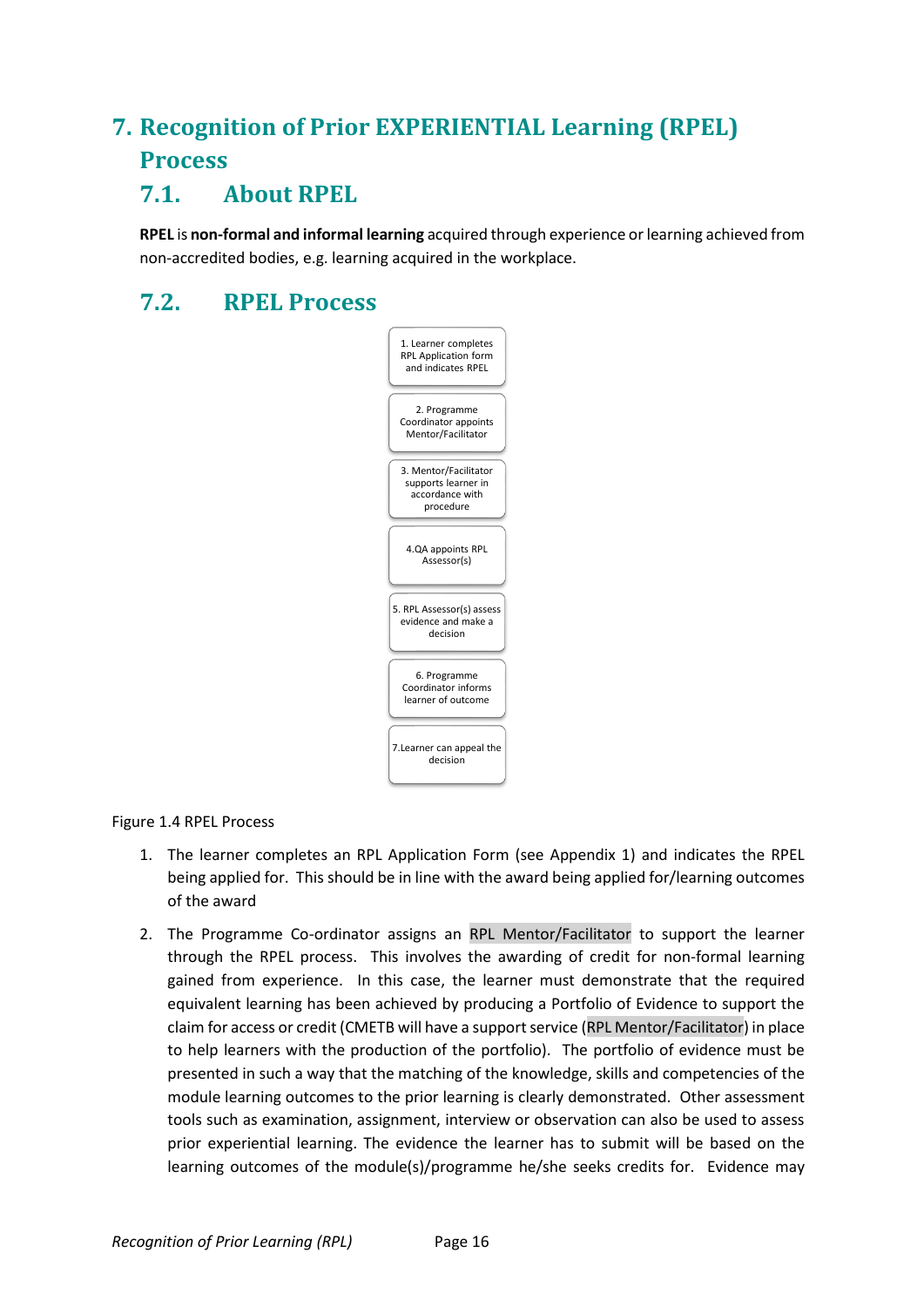include (but are not limited to):

- **References**
- CV
- Job descriptions and experiences
- Personal statements
- Details of any training completed
- Certificates for qualifications, training programmes, etc.
- Sample work (e.g. drawings, minutes from meetings, business plan, etc.)
- Evidence from the learner's personal life
- Published work
- Professional licenses/registrations or membership of professional organisations
- Acknowledged accomplishments
- Video/audio recordings
- Relevant recreational activities or hobbies

The learner may be required to provide verification from previous or current employers that the learning stated has been achieved by the learner.

3. The QA Unit appoints RPL assessor(s) to consider the portfolio evidence. The assessor(s) should examine the submitted portfolio and agree a decision within a reasonable timeframe (recommended ten (10) working days excluding holiday periods). The portfolio is assessed, and an grade is assigned by the assessor(s).

Learners should receive a grade for their portfolio of evidence which carries equal weight to modules taken in the conventional method. Assessors must satisfy themselves that the assessment techniques used to determine the standard of the experiential learning gained be equivalent to assessment methods applied to the module.

**Portfolios of evidence should go through the same quality assurance procedures as other assessment evidence (e.g. examinations/assignments) submitted by learners completing the programme in the conventional manner**. **Portfolios must demonstrate evidence of the required standard albeit using an alternative method**.

**Submission of a portfolio does not guarantee that the learner gains credits.** 

- 4. The Programme Coordinator informs the learner of the outcome. \*
- 5. The learner can appeal the decision (see section 8)

**\*The RPEL process can take a particularly lengthy process (approximately six (6) weeks) per module in comparison to RPCL. It is important that RPEL is applied for before the programme commencement.**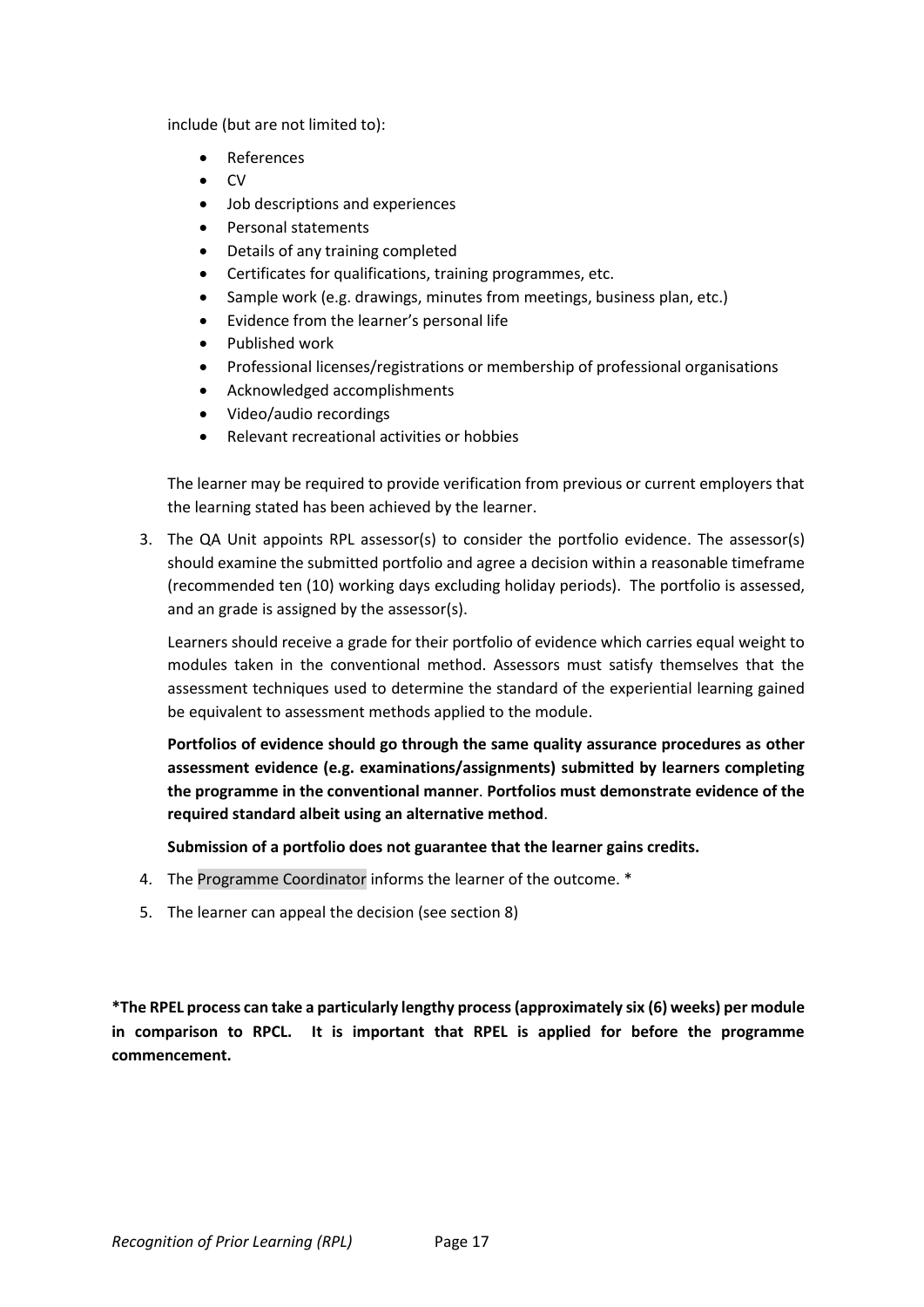### <span id="page-17-0"></span>**8. RPL Appeals**

The learner has the right to appeal the decision in relation to RPL (can appeal decision on application or grade awarded). Appeals must be made within ten (10) days of the decision. In exceptional circumstances, the Programme Coordinator may extend this time limit. All appeals must be made in writing using the Appeals Application Form (see Appendix 2).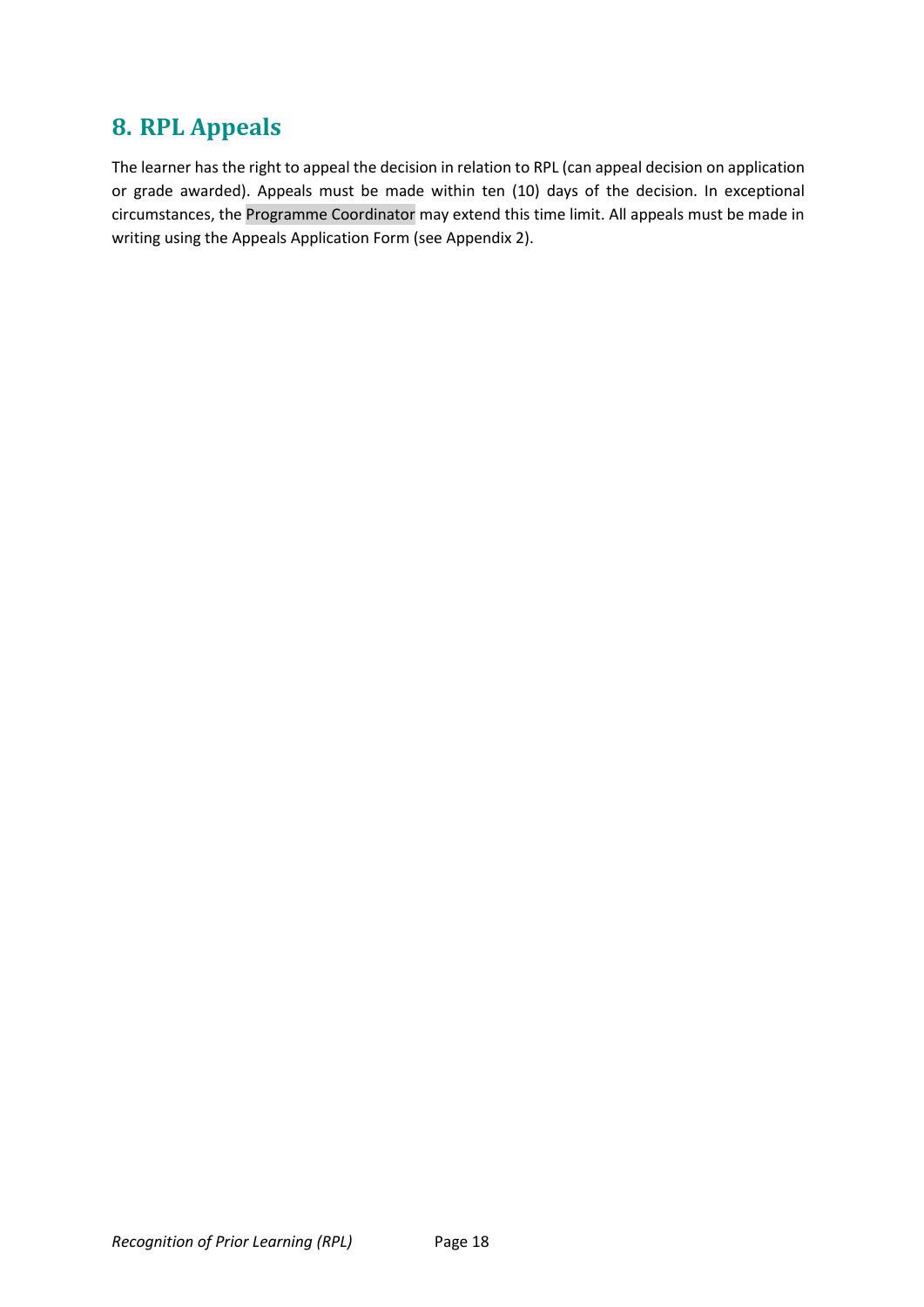# <span id="page-18-0"></span>**Appendix 1: Recognition of Prior Learning Application Form**

Please complete all sections of the application form

|                                                                                |                                                                                        | ase complete an sections or the application form                                        |  |                                                 |        |
|--------------------------------------------------------------------------------|----------------------------------------------------------------------------------------|-----------------------------------------------------------------------------------------|--|-------------------------------------------------|--------|
| <b>PART A</b>                                                                  |                                                                                        |                                                                                         |  |                                                 |        |
| Centre Name:                                                                   |                                                                                        |                                                                                         |  |                                                 |        |
| Learner Name:                                                                  |                                                                                        |                                                                                         |  |                                                 |        |
| Learner Address:                                                               |                                                                                        |                                                                                         |  |                                                 |        |
| Learner ID/PPS Number:                                                         |                                                                                        |                                                                                         |  |                                                 |        |
| Learner Contact Number:                                                        |                                                                                        |                                                                                         |  |                                                 |        |
| Learner Email Address:                                                         |                                                                                        |                                                                                         |  |                                                 |        |
| Programme Code/Title:                                                          |                                                                                        |                                                                                         |  |                                                 |        |
| Award Code/Title:                                                              |                                                                                        |                                                                                         |  |                                                 |        |
| Date of Application:                                                           |                                                                                        |                                                                                         |  |                                                 |        |
| <b>PART B</b>                                                                  |                                                                                        |                                                                                         |  |                                                 |        |
|                                                                                |                                                                                        | <b>Recognition for Prior CERTIFIED Learning (RPCL)</b>                                  |  |                                                 | Yes/No |
|                                                                                |                                                                                        | If yes, please indicate which RPCL you are applying for:                                |  |                                                 |        |
| a)                                                                             |                                                                                        | Recognition of FETAC award towards a QQI award                                          |  |                                                 | Yes/No |
| b)                                                                             | Recognition other awarding bodies (HEIs, City and<br>Guilds, etc.) towards a QQI award |                                                                                         |  | Yes/No                                          |        |
| Recognition of QQI certificate towards award of<br>c)<br>other awarding bodies |                                                                                        |                                                                                         |  | Please see specific<br>awarding body procedures |        |
|                                                                                |                                                                                        | Recognition for Prior EXPERIENTIAL Learning (RPEL)                                      |  |                                                 | Yes/No |
| <b>PART C</b>                                                                  |                                                                                        |                                                                                         |  |                                                 |        |
| Details of application:                                                        |                                                                                        |                                                                                         |  |                                                 |        |
|                                                                                |                                                                                        |                                                                                         |  |                                                 |        |
|                                                                                |                                                                                        | Supporting evidence: (Please list all supporting evidence included in this application) |  |                                                 |        |
|                                                                                |                                                                                        |                                                                                         |  |                                                 |        |
|                                                                                | Exemptions (based on RPCL) in respect of:                                              |                                                                                         |  |                                                 |        |
| Module Code<br>Module Title                                                    |                                                                                        |                                                                                         |  | Module Level                                    |        |
|                                                                                |                                                                                        |                                                                                         |  |                                                 |        |
|                                                                                |                                                                                        |                                                                                         |  |                                                 |        |
|                                                                                |                                                                                        |                                                                                         |  |                                                 |        |
| Learner Signature:<br>Date:                                                    |                                                                                        |                                                                                         |  |                                                 |        |

Programme Coordinator Signature: Coordinator Signature:

Programme Coordinator Name: Date: Date: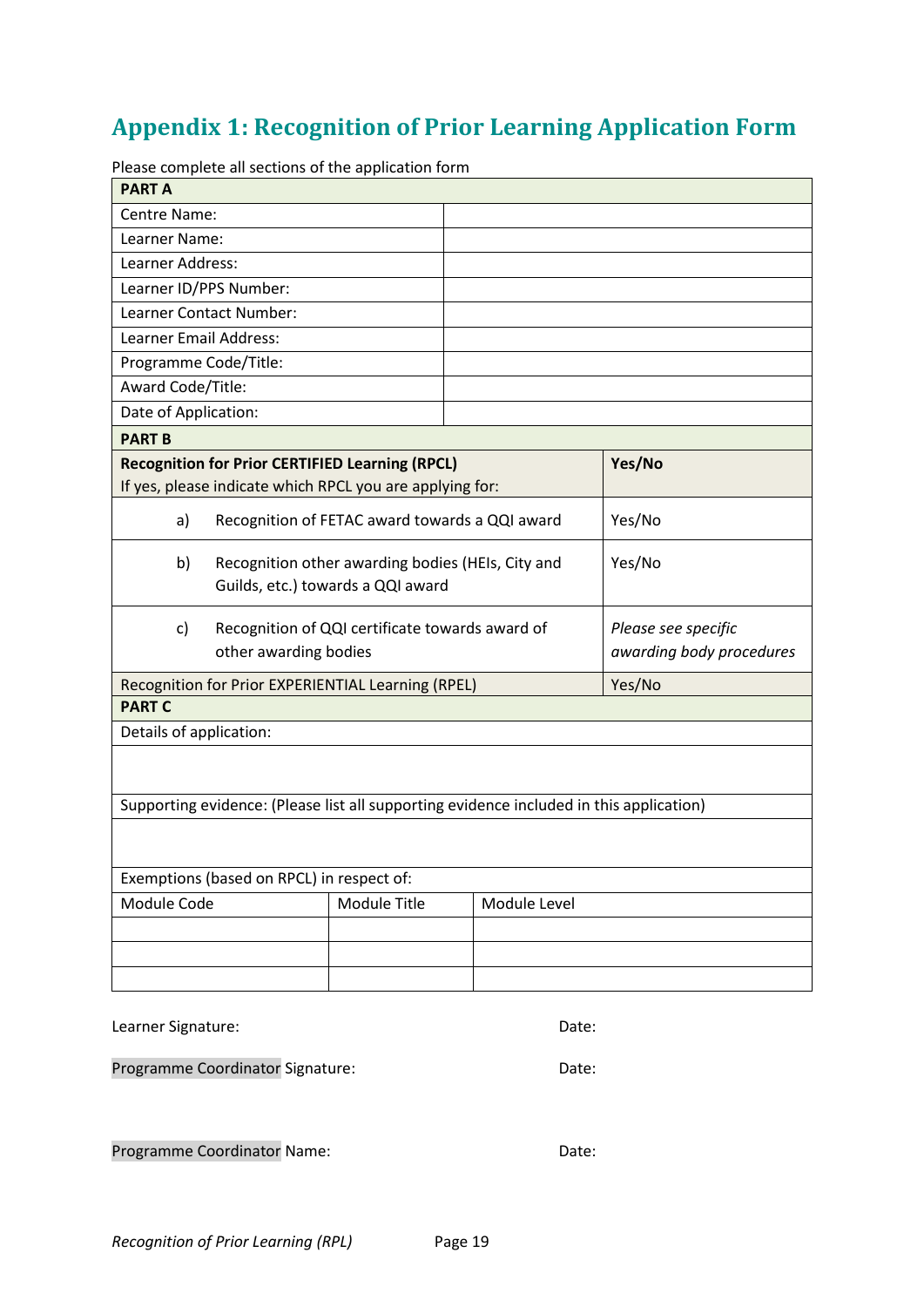# <span id="page-19-0"></span>**Appendix 2: Learner Appeals Process**

Where possible, the learner discusses the appeal application with the Learning Practitioner and/or Programme Coordinator.



Figure 1 Learner Appeals Process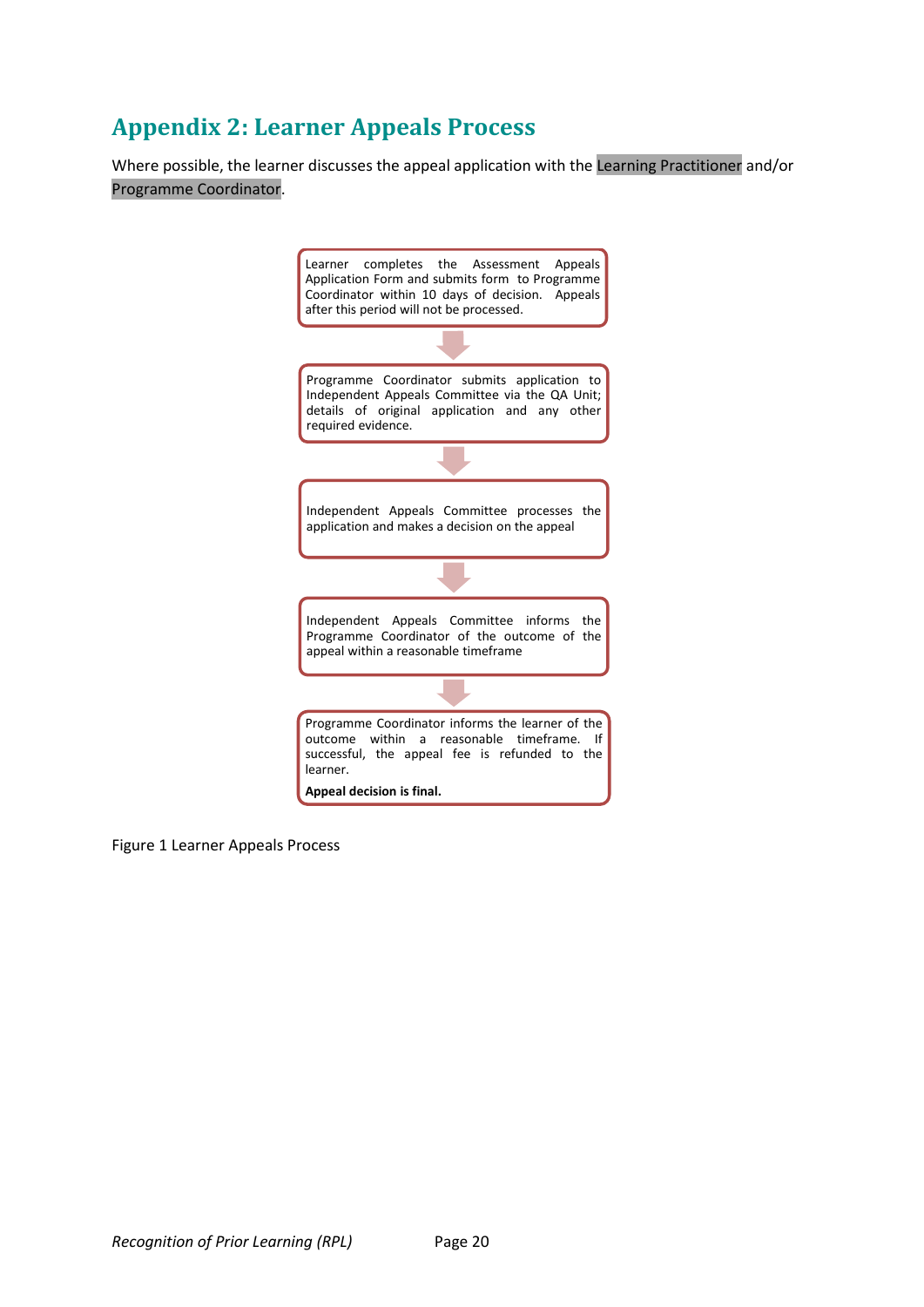# <span id="page-20-0"></span>**Learner Appeals Application Form for RPL**

| Part A: To be completed by the learner and returned to the Programme Co-ordinator by a |  |  |  |
|----------------------------------------------------------------------------------------|--|--|--|
| specified deadline                                                                     |  |  |  |
| Centre Name:                                                                           |  |  |  |
| Learner Name:                                                                          |  |  |  |
| Learner Address:                                                                       |  |  |  |
| Learner ID/ PPS No:                                                                    |  |  |  |
| Programme Code/Title:                                                                  |  |  |  |
| Are there impending deadlines which may need to be considered with<br>Yes/No           |  |  |  |
| this application: CAO Applicant/Other Applicant:                                       |  |  |  |
| If yes, please give details:                                                           |  |  |  |
|                                                                                        |  |  |  |

Please circle appropriate appeal:

| <b>Recognition of Prior Learning</b>                                               | RPCL/RPEL |  |  |
|------------------------------------------------------------------------------------|-----------|--|--|
| Details of appeal application (please provide full details of reasons for appeal): |           |  |  |
|                                                                                    |           |  |  |
|                                                                                    |           |  |  |
|                                                                                    |           |  |  |
|                                                                                    |           |  |  |
|                                                                                    |           |  |  |
|                                                                                    |           |  |  |
|                                                                                    |           |  |  |
|                                                                                    |           |  |  |
|                                                                                    |           |  |  |

Candidates wishing to Appeal a process must complete this form and return to the Programme Coordinator, [Insert name and address of centre here], on or before xx/xx/xx.

Appeals received after this date will not be processed.

There is an administrative fee of €40 per module result that you wish to appeal. This fee must be made payable to [Insert name of Centre here], Fee should be paid by EFT, cheque, postal order or bank draft. NO CASH accepted.

The outcome of the Appeal will be communicated directly to you in writing.

If successful the administrative fee of €40 per module will be refunded. Appeals will not be processed without payment of fee.

I can confirm that I have read and understand the appeals procedure including the grounds for appeal. I can confirm that I have enclosed a total fee of  $\epsilon$  . This fee is refundable if the appeal is successful.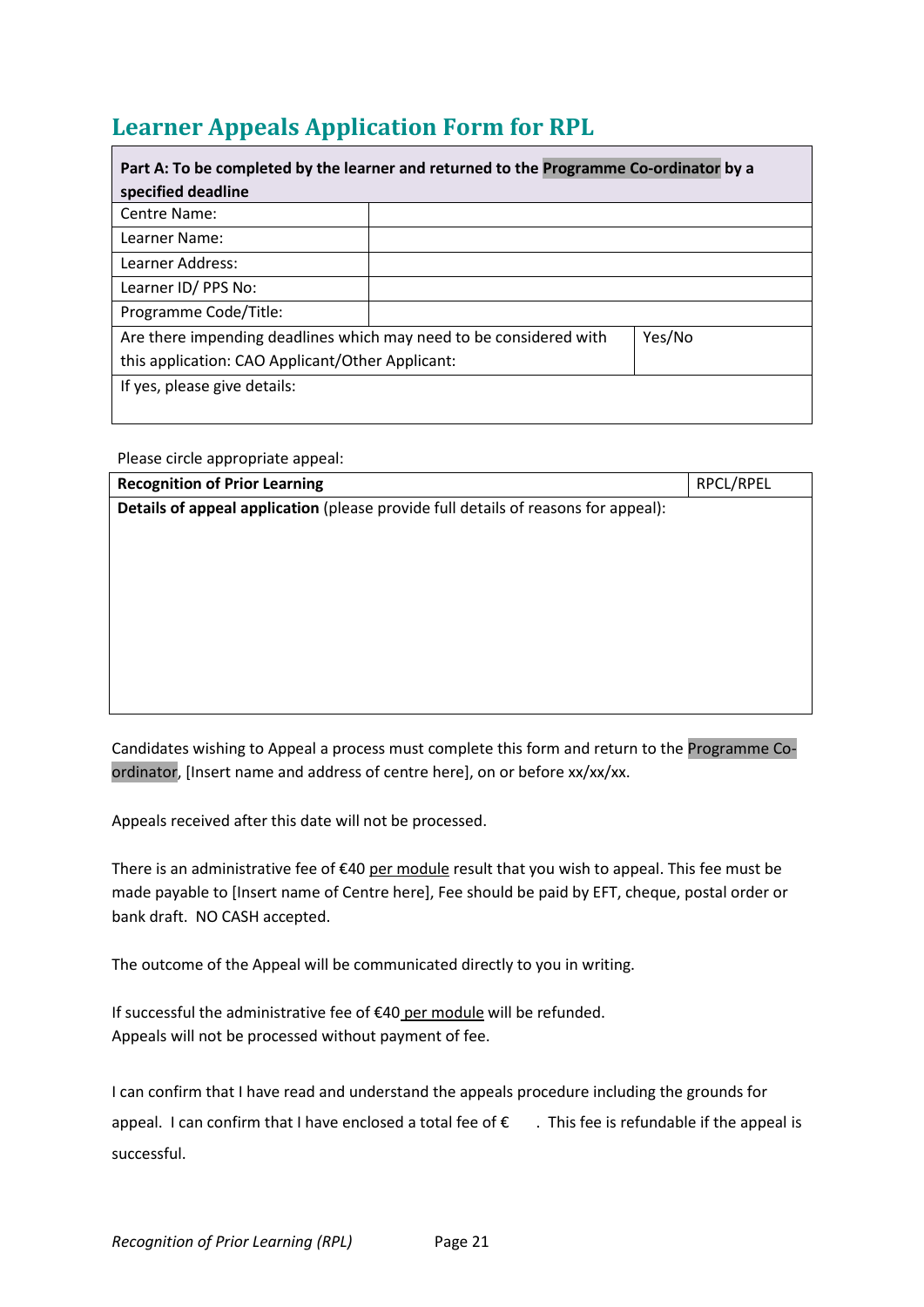Learner Signature: Date: Date: Date: Date: Date: Date: Date: Date: Date: Date: Date: Date: Date: Date: Date: D Programme Co-ordinator Signature: Date: Programme Co-ordinator Name:

| Office Use:                    |       |                                   |
|--------------------------------|-------|-----------------------------------|
| Total Fee Received: $\epsilon$ | Date: | Programme Co-ordinator Signature: |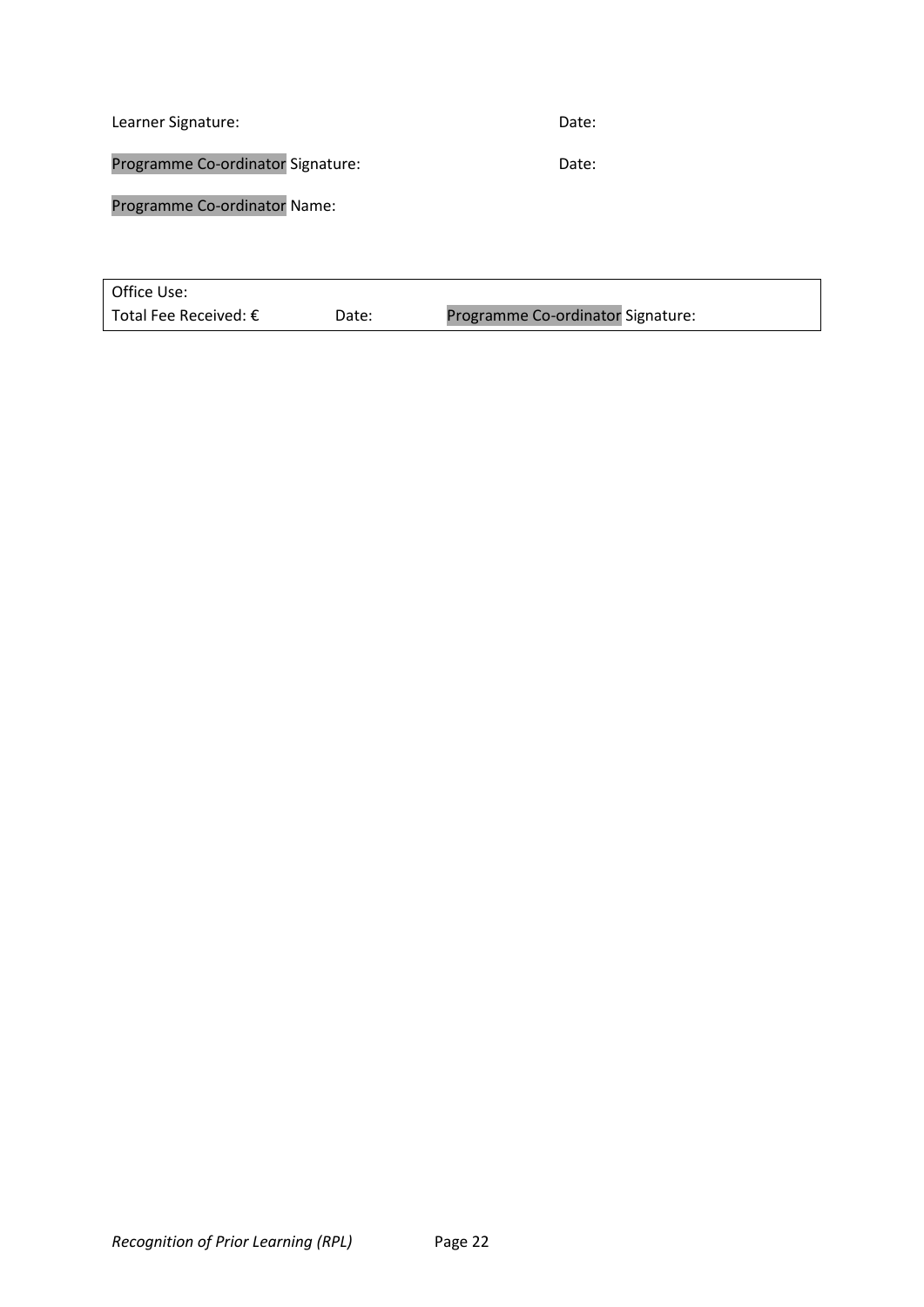| Part B: To be completed by the Independent Appeals Committee |                         |      |  |
|--------------------------------------------------------------|-------------------------|------|--|
| <b>Independent Appeals Committee</b>                         |                         |      |  |
| Members:                                                     |                         |      |  |
|                                                              |                         |      |  |
| Details of evidence received:                                |                         |      |  |
|                                                              |                         |      |  |
|                                                              |                         |      |  |
| Date received:                                               |                         |      |  |
|                                                              |                         |      |  |
| Outcome of decision:                                         | Successful/Unsuccessful |      |  |
| Date:                                                        |                         |      |  |
| <b>Decision Details:</b>                                     |                         |      |  |
|                                                              |                         |      |  |
|                                                              |                         |      |  |
|                                                              |                         |      |  |
|                                                              |                         |      |  |
|                                                              |                         |      |  |
| Independent Appeals Committee                                | Signature               | Date |  |
| Signatures and Date:                                         |                         |      |  |
|                                                              |                         |      |  |
|                                                              |                         |      |  |
|                                                              |                         |      |  |
|                                                              |                         |      |  |
|                                                              |                         |      |  |
|                                                              |                         |      |  |